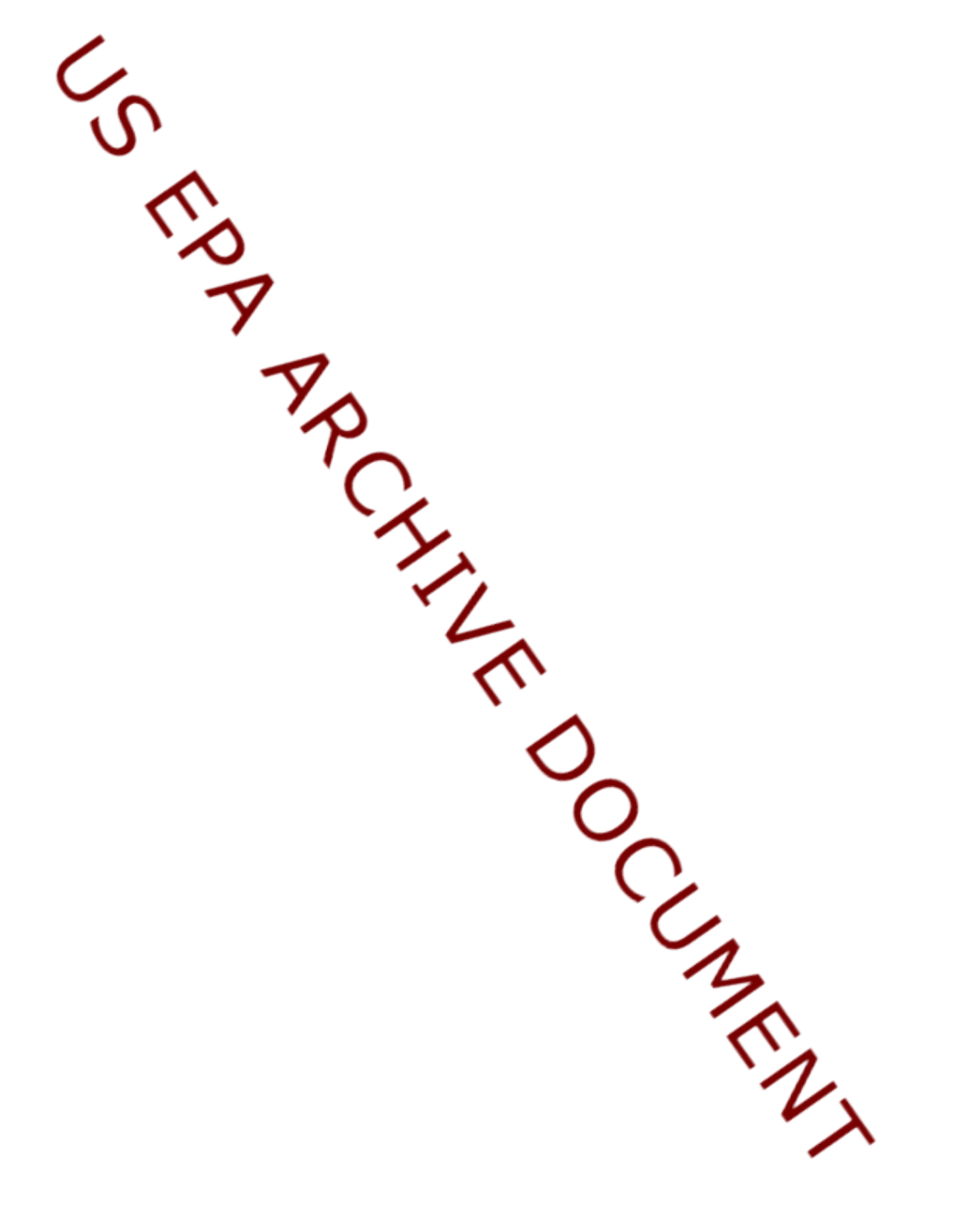# **Environmental Technology Verification Program**  Advanced Monitoring Systems Center

Generic Verification Protocol for Test Kits for Detection of Atrazine in Water

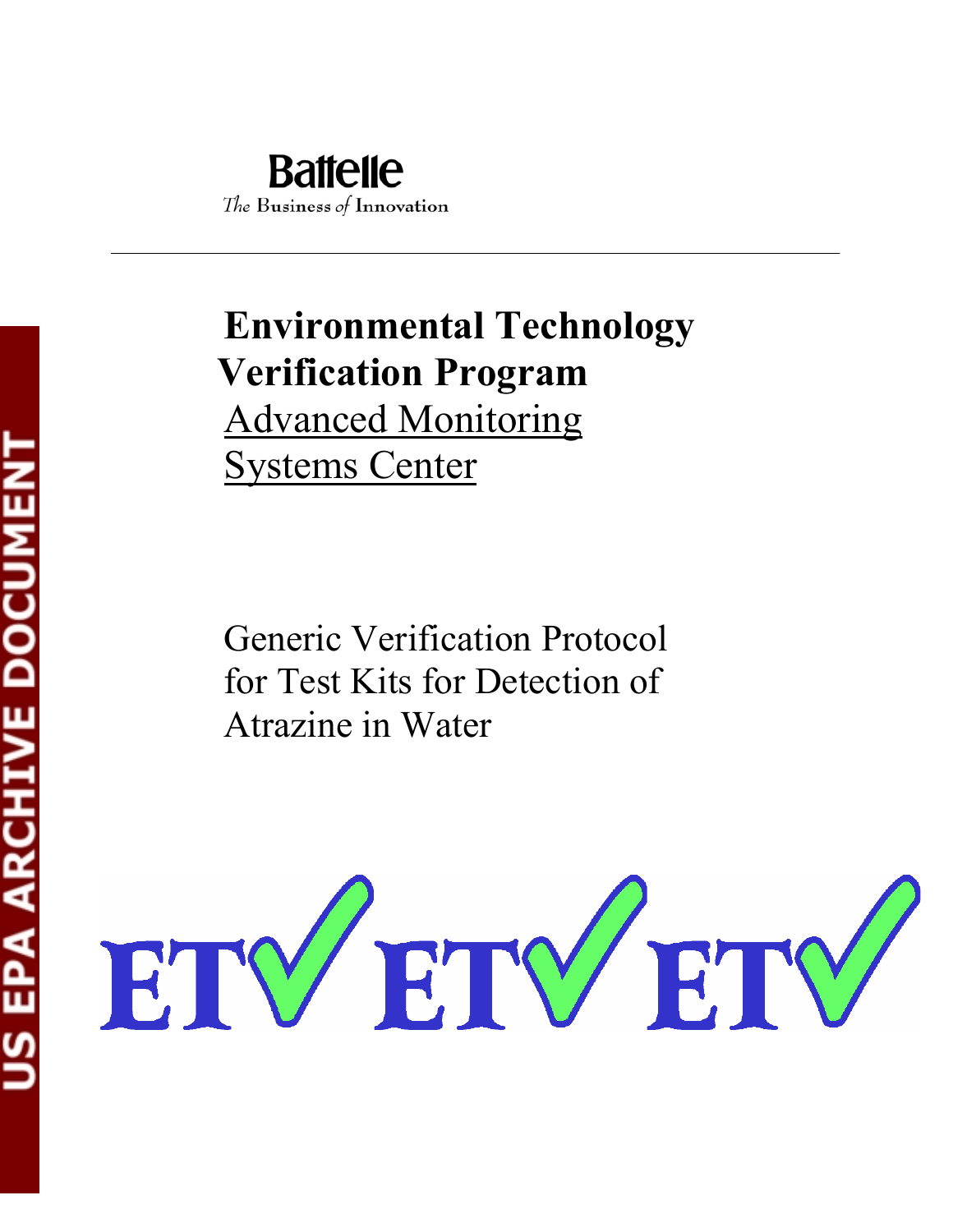# **GENERIC VERIFICATION PROTOCOL**

**FOR** 

#### **TEST KITS FOR DETECTION OF ATRAZINE IN WATER**

**August 2004** 

**Prepared by** 

**Battelle 505 King Avenue Columbus, OH 43201-2693**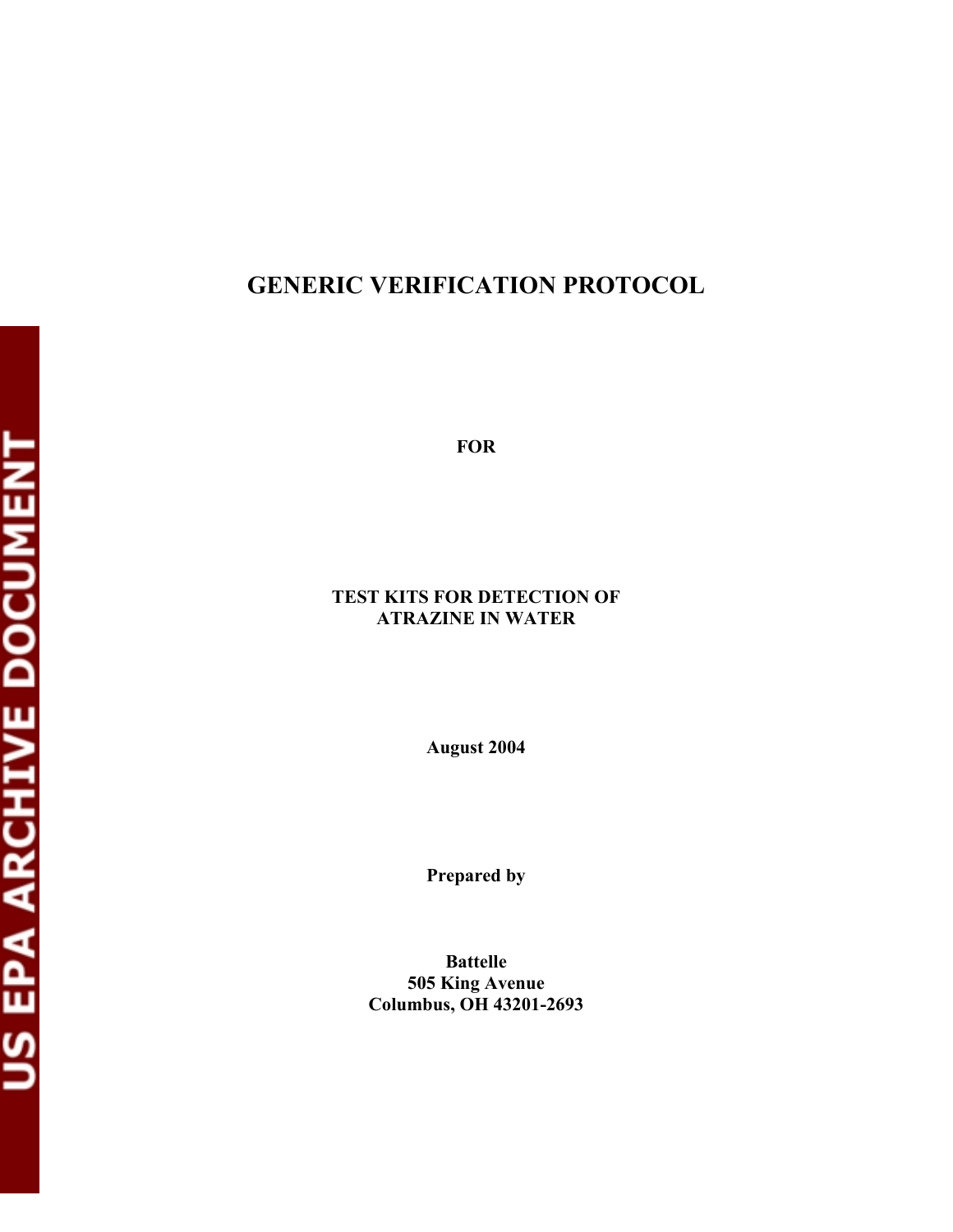### **FOREWORD**

This generic verification protocol is based upon a peer-reviewed specific test/quality assurance (QA) plan entitled "Test/QA Plan for Verification of Test Kits for Detection of Atrazine in Water," Version 1.0 (dated September 15, 2003). The test/QA plan was developed with vendor and stakeholder input by the ETV Advanced Monitoring Systems (AMS) Center. Peer reviewers for the test/QA plan were AMS Center stakeholders Kenneth Wood and Marty Link, and Elin Ulrich of EPA's National Exposure Research Laboratory. In preparing this generic verification protocol, specific names of individuals involved, technology vendors and technologies, test dates, and similar details in the test/QA plan were revised to be generic. The experimental design in the protocol is the same as that in the peer-reviewed test/QA plan.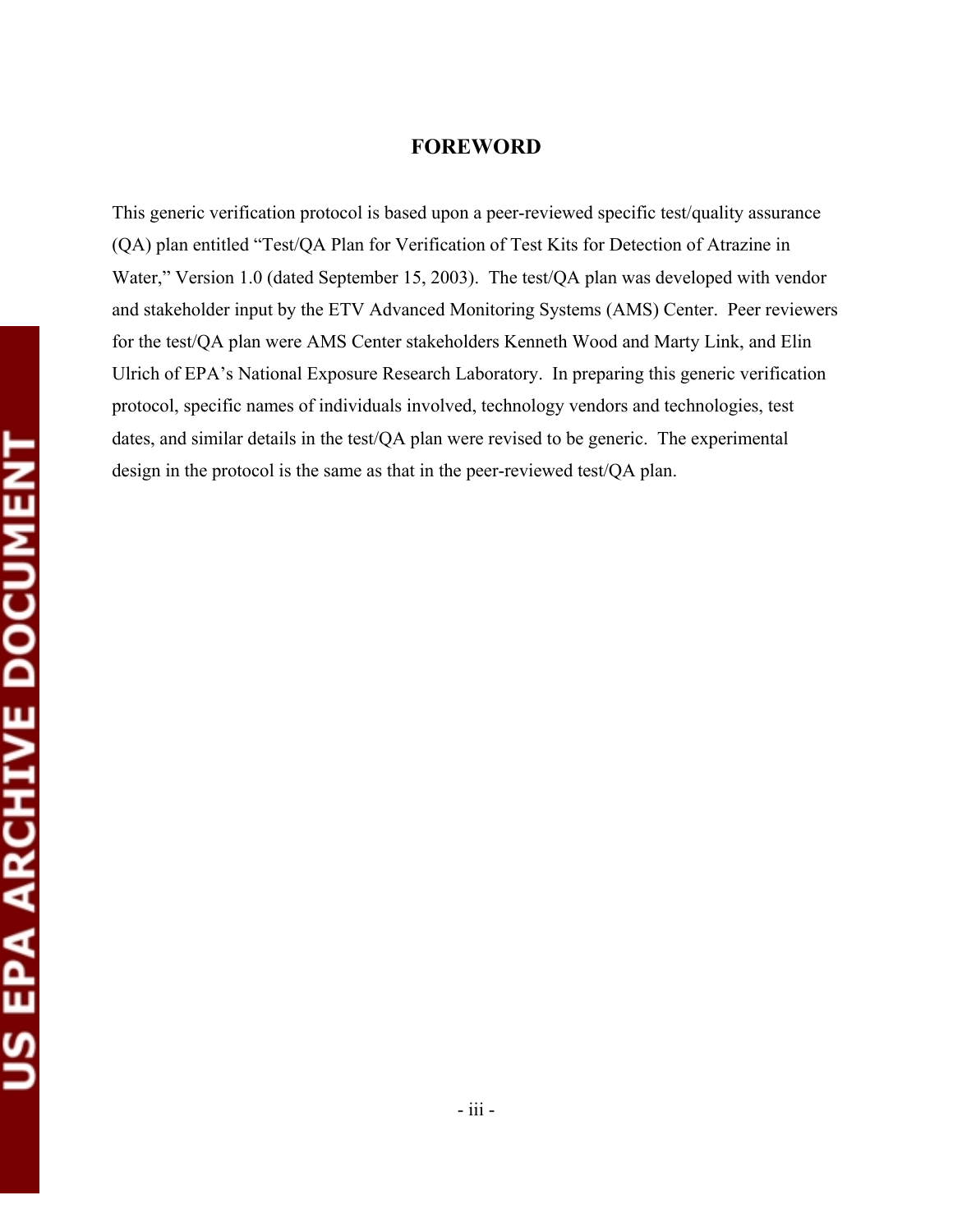# **TABLE OF CONTENTS**

|     |     |       | <u>Page</u> |
|-----|-----|-------|-------------|
| 1.0 |     |       |             |
|     |     |       |             |
|     | 1.1 |       |             |
|     | 1.2 |       |             |
|     | 1.3 |       |             |
|     | 1.4 |       |             |
|     |     | 1.4.1 |             |
|     |     |       |             |
|     |     | 1.4.3 |             |
|     |     | 1.4.4 |             |
|     |     |       |             |
| 2.0 |     |       |             |
|     | 2.1 |       |             |
|     | 2.2 |       |             |
|     |     |       |             |
|     |     |       |             |
|     |     |       |             |
|     |     | 2.2.3 |             |
|     | 2.3 |       |             |
|     |     |       |             |
| 3.0 |     |       |             |
|     | 3.1 |       |             |
|     | 3.2 |       |             |
|     |     |       |             |
| 4.0 |     |       |             |
|     | 4.1 |       |             |
|     | 4.2 |       |             |
|     | 4.3 |       |             |
|     |     |       |             |
|     |     | 4.3.2 |             |
|     |     |       |             |
|     | 4.4 |       |             |
|     | 4.5 |       |             |
|     |     | 4.5.1 |             |
|     |     |       |             |
|     | 4.6 |       |             |
| 5.0 |     |       |             |
|     |     |       |             |
|     | 5.1 |       |             |
|     | 5.2 |       |             |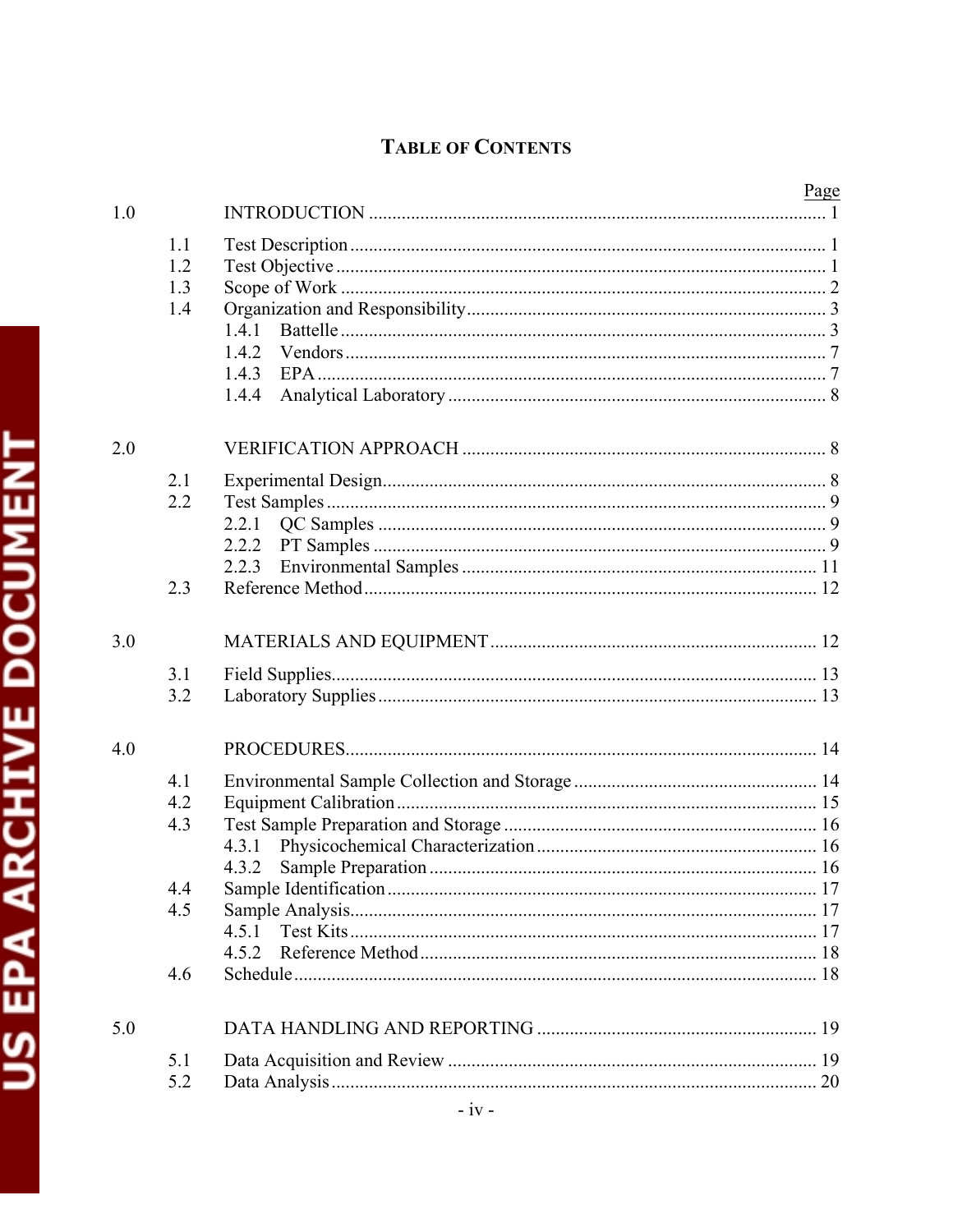|     |            | 5.2.1  |    |
|-----|------------|--------|----|
|     |            | 5.2.2  |    |
|     |            | 5.2.3  |    |
|     |            | 5.2.4  |    |
|     |            | 5.2.5  |    |
|     |            | 5.2.6  |    |
|     |            |        |    |
|     | 5.3        |        |    |
| 6.0 | 6.1<br>6.2 | Audits |    |
|     | 6.3        |        |    |
|     | 6.4        |        |    |
|     | 6.5        |        |    |
| 7.0 |            |        | 27 |

# **LIST OF TABLES**

| Table 1. Sample Summary for Verification of Test Kits for Atrazine in Water 10 |  |
|--------------------------------------------------------------------------------|--|
| Table 2. Calibration Procedures for Sample Preparation and Physicochemical     |  |
|                                                                                |  |
|                                                                                |  |
|                                                                                |  |

# **LIST OF FIGURES**

|--|--|--|--|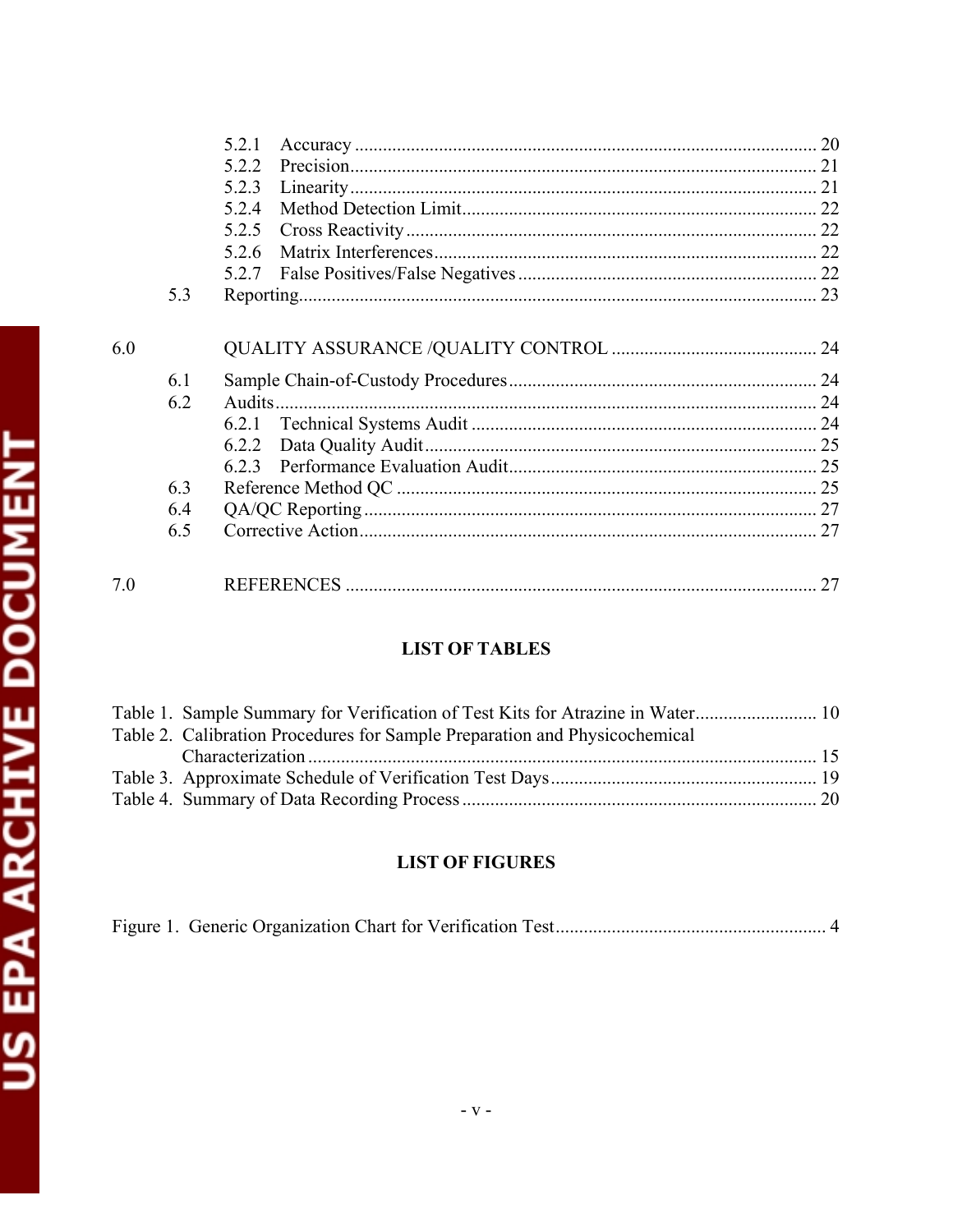# **ACRONYMS**

| AMS          | <b>Advanced Monitoring Systems</b>             |
|--------------|------------------------------------------------|
| <b>DOC</b>   | dissolved organic carbon                       |
| <b>ELISA</b> | enzyme-linked immunosorbent assay              |
| <b>EPA</b>   | <b>Environmental Protection Agency</b>         |
| <b>ETV</b>   | <b>Environmental Technology Verification</b>   |
| ID           | identification                                 |
| <b>LFB</b>   | laboratory fortified blank                     |
| <b>MCL</b>   | maximum contaminant level                      |
| <b>MDL</b>   | method detection limit                         |
| <b>NIST</b>  | National Institute of Standards and Technology |
| PE           | performance evaluation                         |
| ppb          | parts per billion                              |
| <b>PT</b>    | performance test                               |
| QA           | quality assurance                              |
| QC           | quality control                                |
| QMP          | <b>Quality Management Plan</b>                 |
| RB           | reagent blank                                  |
| <b>RPD</b>   | relative percent difference                    |
| <b>RSD</b>   | relative standard deviation                    |
| <b>TFE</b>   | polytetrafluoroethylene                        |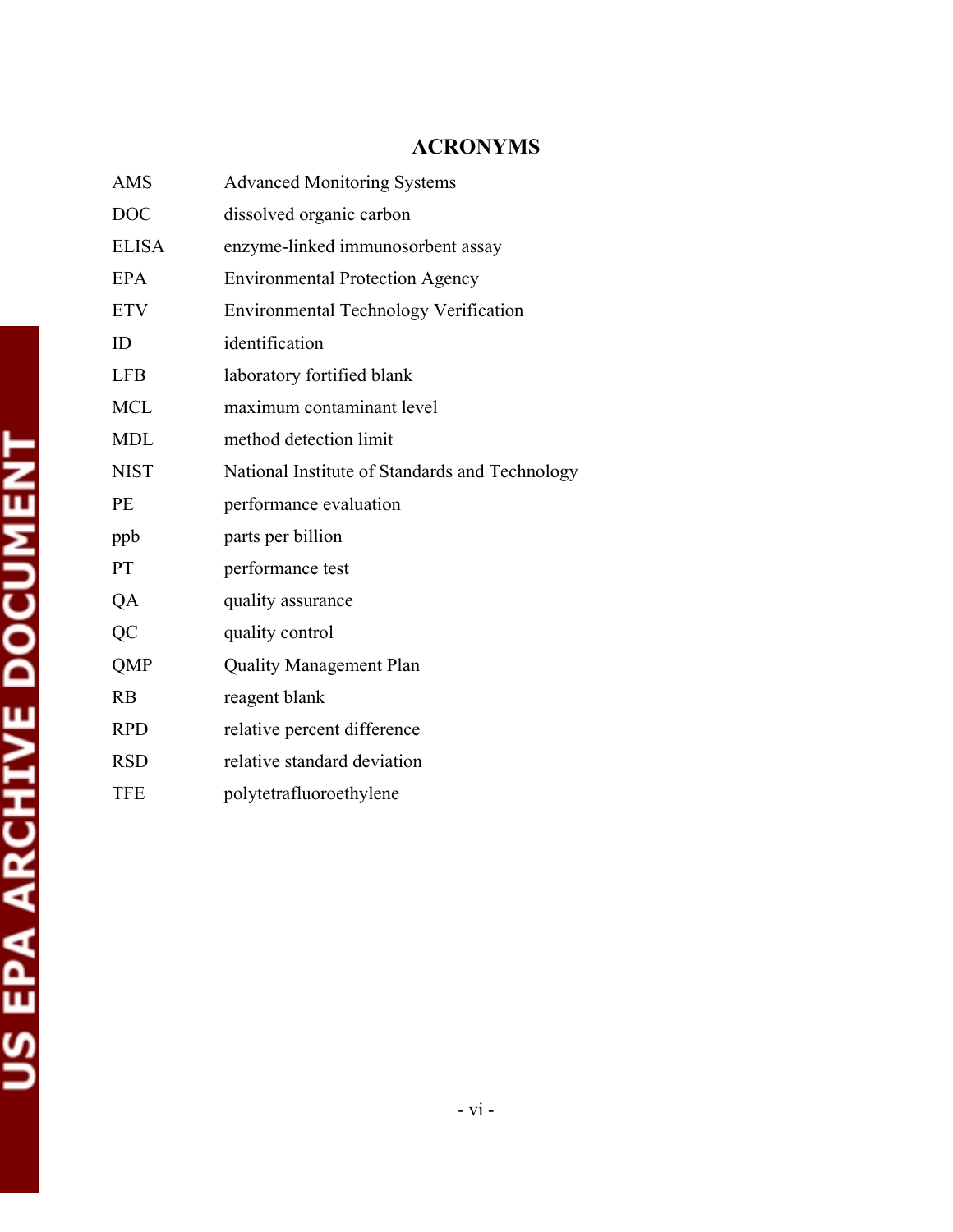# **1.0 INTRODUCTION 1.1 Test Description**

This protocol provides generic procedures for a performance verification test of test kits for the analysis of atrazine in water. Verification tests are conducted under the auspices of the U.S. Environmental Protection Agency's (EPA) Environmental Technology Verification (ETV) program. The purpose of ETV is to provide objective and quality-assured (QA) performance data on environmental technologies so that users, developers, regulators, and consultants can make informed decisions about purchasing and applying these technologies.

Verification tests of monitoring technologies are coordinated by Battelle, of Columbus, Ohio, which is EPA's verification partner for the ETV Advanced Monitoring Systems (AMS) Center. As such, Battelle will be referred to as the testing laboratory in this document. The scope of the AMS Center covers verification of monitoring methods for contaminants and natural species in air, water, and soil. In performing verification tests, Battelle follows the procedures specified in this protocol and complies with quality requirements in the "Quality Management Plan for the ETV Advanced Monitoring Systems Center" (QMP).<sup>(1)</sup>

#### **1.2 Test Objective**

The purpose of a verification test generated from this protocol is to provide quantitative verification of the performance of test kits for the detection of atrazine in water. These technologies are typically based on immunoassay methods, where specific antibodies may be used to detect and measure the analytes of interest. Immunoassay-based test kits may utilize a competitive enzyme-linked immunosorbent assay (ELISA), where atrazine in the sample competes with enzyme-labeled atrazine for a limited number of antibody binding sites specific to atrazine. After an incubation period, a magnetic field may be used to separate the bound and unbound atrazine. A simple wash step is typically followed by a color development step. The sample concentration is inversely proportional to color development, with a darker color indicating a lower sample concentration and a lighter color indicating a higher concentration.

A variety of quality control (QC), performance test, and environmental water samples shall be analyzed to assess the capabilities of the test kits relative to an accepted reference laboratory method.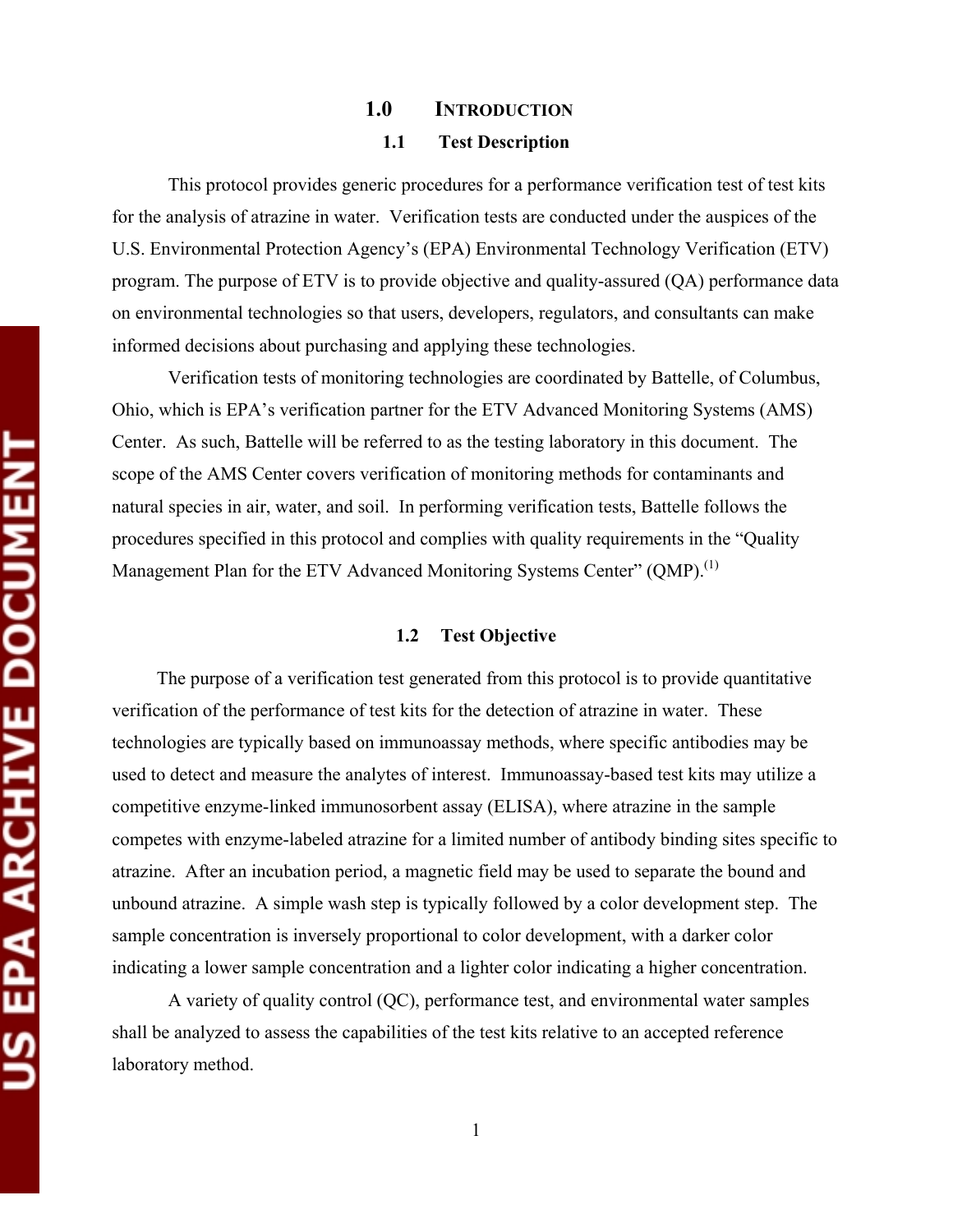#### **1.3 Scope of Work**

This generic protocol intends to provide information related to verification of immunoassay test kits that provide qualitative, semi-quantitative, or quantitative measurements of atrazine in water. Test kits that provide qualitative results may only indicate the presence or absence of the target analyte relative to a regulatory or health-based concentration level. Test kit methods that provide semi-quantitative results determine the presence or absence of the analyte within a specified concentration interval. Quantitative results may be obtained using test kits that generate a calibration curve using a range of analyte concentrations. The vendor shall specify the type of the measurement provided by the test kit to be verified.

Qualitative test kits are typically designed to be operated by non-technical users. Semiquantitative and quantitative immunoassay test kits will yield more consistent and reliable results when operated by an experienced user. In order to minimize the error introduced by operator inexperience, an analyst with previous experience in using immunoassay test kits may analyze all test samples.

Test kits that are specific for atrazine may be cross-reactive for a variety of triazine analogues, some of which are degradation products of atrazine. Cross-reactivity information is typically provided in the test kit documentation. It is assumed that most users of these kits will perform laboratory analysis of samples that provide a positive immunoassay response to confirm the presence and concentration of atrazine in the sample (i.e., the test kits will be used primarily as a screen for the possible presence of atrazine). As such, this test will not verify all vendorprovided information on cross-reactivity; however, the effect of two cross-reactive atrazine degradation products (such as hydroxyatrazine and desethyl atrazine) on test kit performance shall be verified.

Natural and atrazine-fortified water samples shall be analyzed using both the immunoassay test kits and an appropriate reference method. A variety of sample matrices shall be tested: This generic protocol assumes that ASTM Type I water, fresh pond water, brackish pond water, shallow (i.e., alluvial) groundwater, and chlorinated drinking water will be tested. These matrices are examples of water types that are typically monitored using immunoassay test kits to give a sense of the performance using a variety of matrices. However, this is not intended to be an exhaustive study nor to represent all possible water types that could be tested.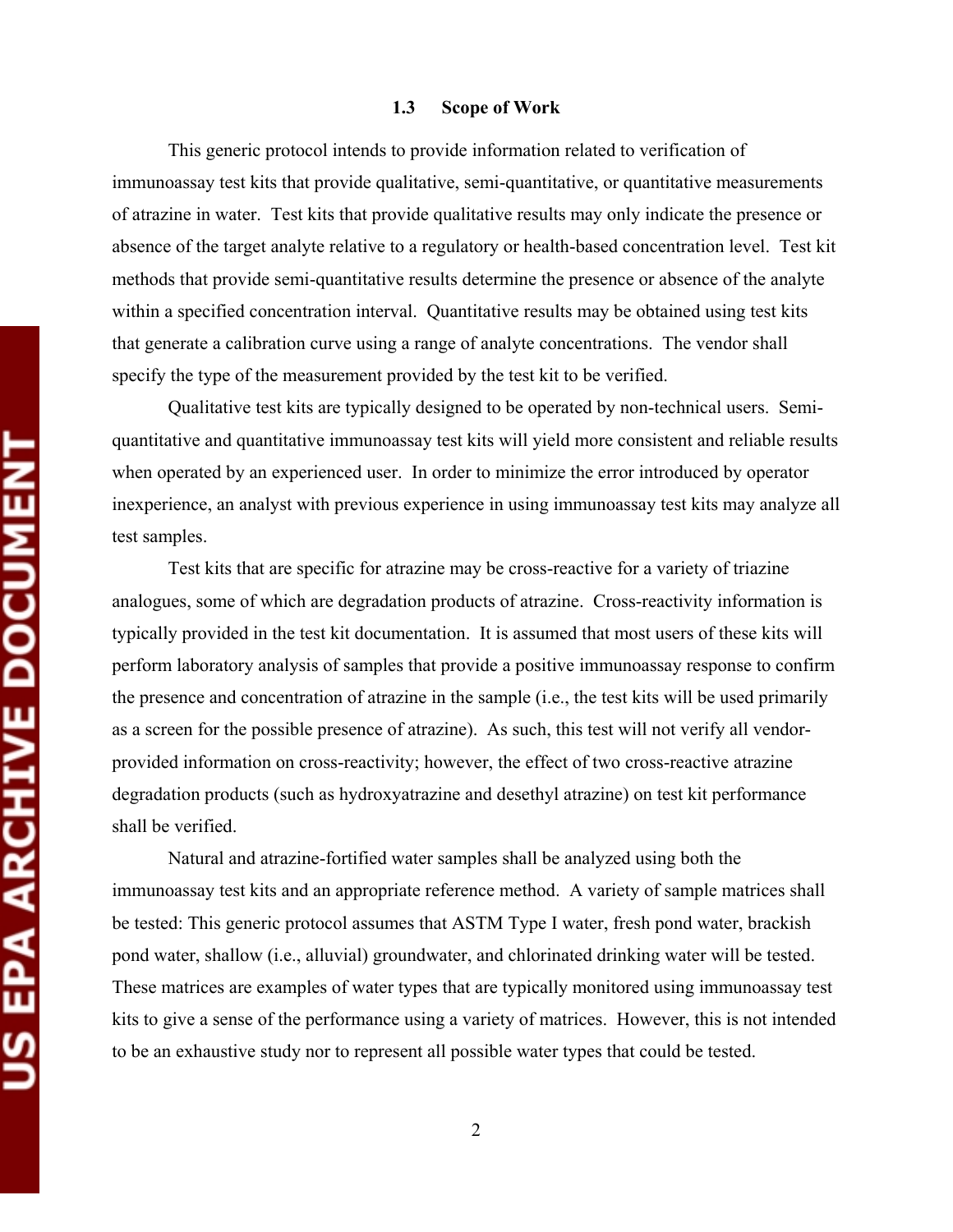The performance of each test kit shall be evaluated quantitatively by comparing the test kit and reference method results. Each test kit also shall be qualitatively evaluated for ease of use, cost, and sample throughput. The test kits shall be evaluated for the following parameters:

- accuracy
- precision
- linearity
- method detection limit
- cross reactivity of cross-reactive atrazine degradation products (such as hydroxyatrazine and desethyl atrazine)
- matrix interference effects, and
- occurrence of false positive and false negative results.

Qualitative technologies should not be evaluated for linearity or method detection limit because they only provide a positive or negative result relative to a specified concentration level. The experimental design is described further in Section 2.0.

#### **1.4 Organization and Responsibility**

The organizational chart provided in Figure 1 identifies the responsibilities of the organizations and individuals associated with the verification test. Roles and responsibilities are defined further below.

#### **1.4.1 Battelle**

Battelle staff will direct and support atrazine test kit verification in the following capacities: Verification Test Coordinator, Verification Testing Leader, AMS Center Manager, Quality Manager, and technical staff. The activities and responsibilities of each of these positions are described below.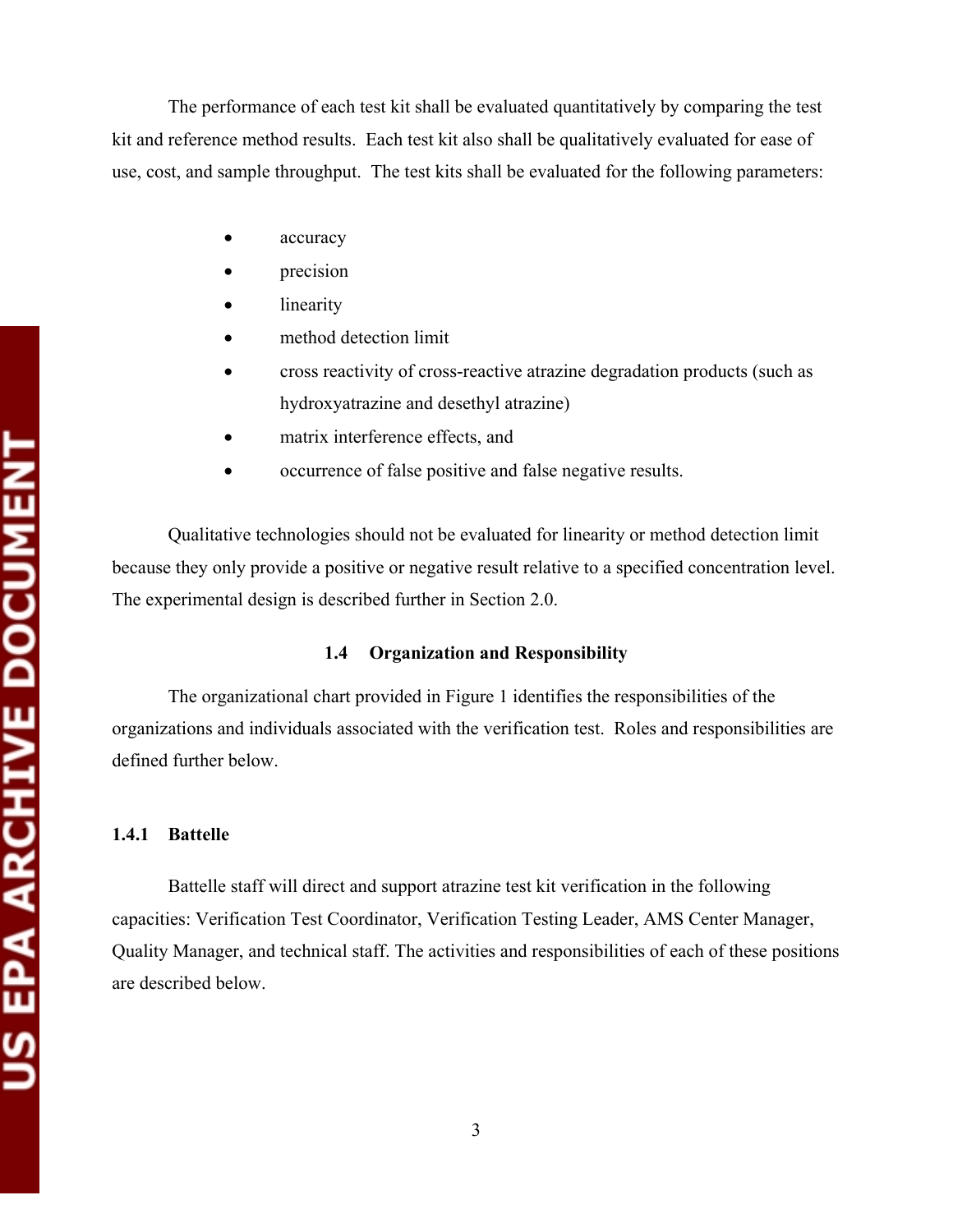



**Figure 1. Generic Organization Chart for Verification Test** 

The Verification Test Coordinator will have overall responsibility for ensuring that the technical, schedule, and cost goals established for the verification test are met, and will:

• Assemble a team of qualified technical staff to conduct the verification test.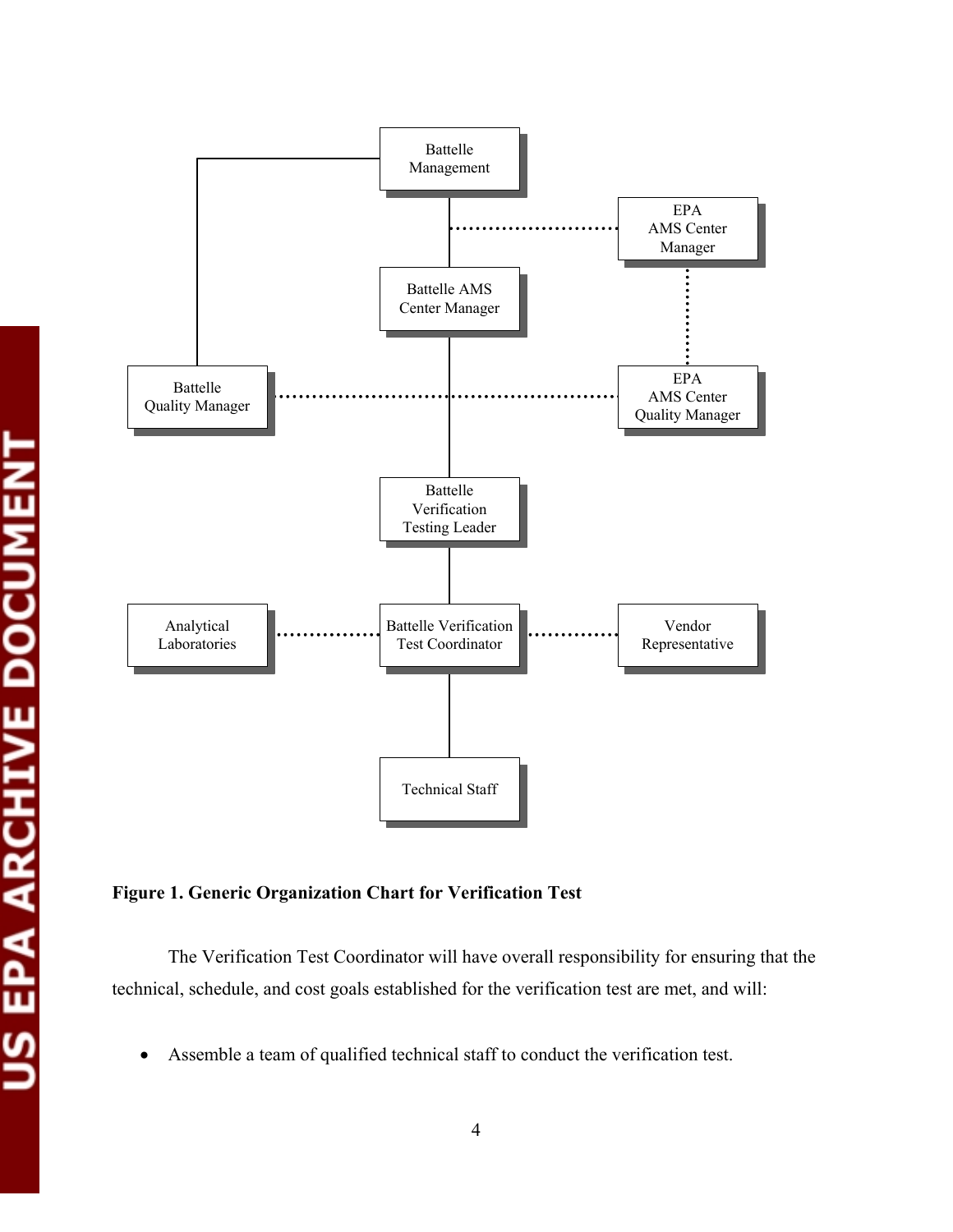- Direct the team in performing the verification test in accordance with the procedures in this protocol.
- Ensure that all quality procedures specified in this protocol and in the AMS Center QMP are followed. Prepare the draft and final verification reports and verification statements.
- Revise the draft verification reports and verification statements in response to reviewers' comments.
- Respond to any issues raised in assessment reports and audits, including instituting corrective action as necessary.
- Serve as the primary point of contact for vendor representatives.
- Coordinate distribution of the final verification reports and statements.
- Establish a budget for the verification test and monitor staff effort to ensure that budget is not exceeded.
- Ensure that confidentiality of vendor information is maintained.

The Verification Testing Leader will provide technical guidance and oversee the various stages of verification testing, and will:

- Support the Verification Test Coordinator in organizing the test.
- Review the draft and final verification reports and verification statements.

The Battelle AMS Center Manager will:

- Review the draft and final verification reports and verification statements.
- Ensure that necessary Battelle resources, including staff and facilities, are committed to the verification test.
- Ensure that vendor confidentiality is maintained.
- Support the Verification Test Coordinator in responding to any issues raised in assessment reports and audits.
- Maintain communication with EPA's technical and quality managers.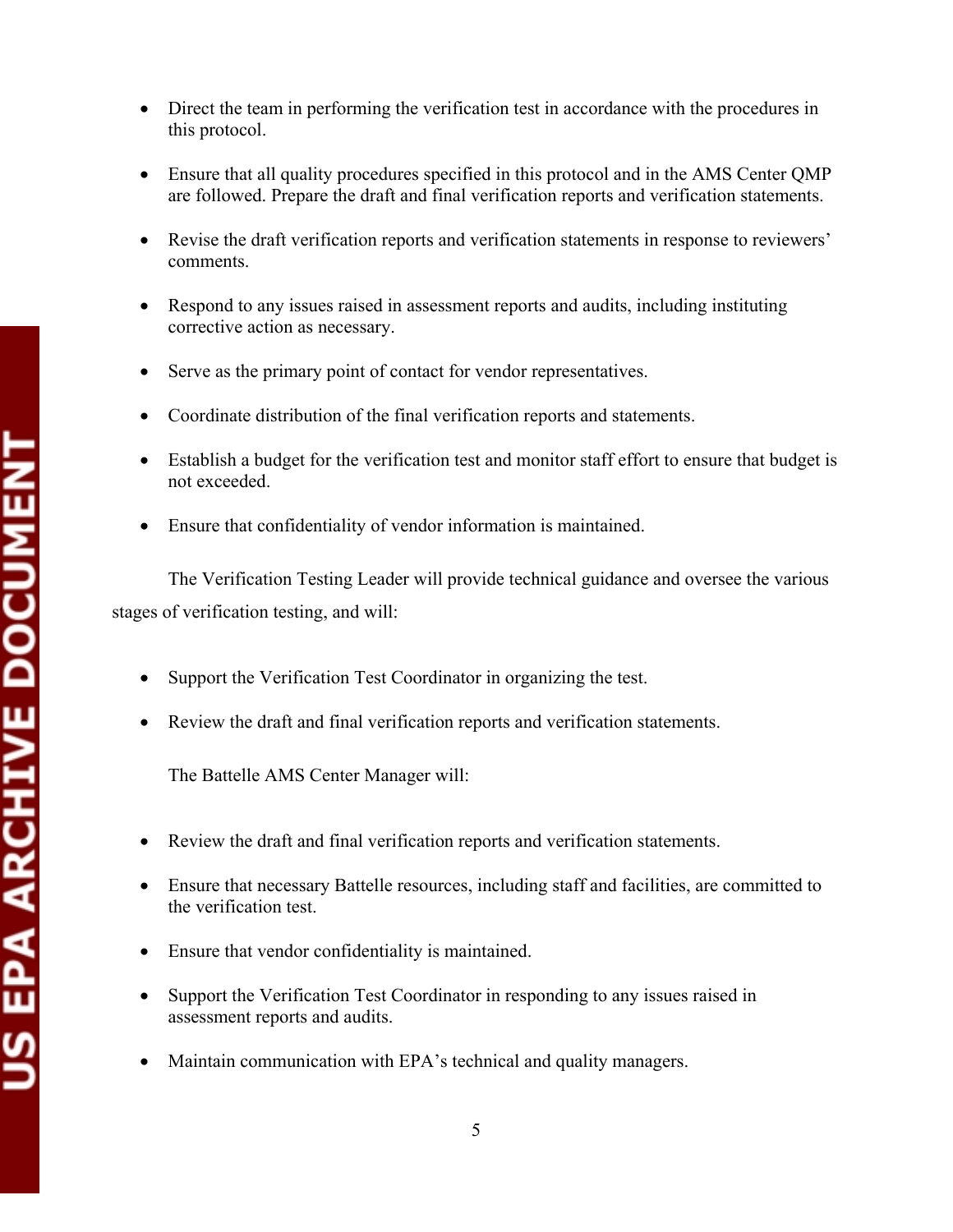Technical staff will conduct sample collection and the testing of the atrazine test kits during the verification test. The responsibilities of the technical staff include:

- Assist in the collection of environmental water samples and ship them to the testing laboratory.
- Assist in the receipt, and storage of environmental samples.
- Filter environmental water samples, as required.
- Measure physicochemical parameters on environmental water samples prior to preparation of atrazine-fortified samples.
- Prepare the atrazine spiking solution and fortify the test samples as required.
- Analyze test samples using the atrazine test kits.
- Split and ship water samples to the analytical laboratory for measurement of atrazine and dissolved organic carbon (DOC) as part of the physicochemical characterization.

The Battelle Quality Manager will:

- Conduct a technical systems audit once during the verification test, or designate another QA Manager to conduct the audit.
- Audit at least 10% of the verification data.
- Prepare and distribute an assessment report for each audit.
- Verify implementation of any necessary corrective action.
- Notify Battelle's AMS Center Manager about the need for a stop work order if self audits indicate that data quality is being compromised.
- Provide a summary of the QA/QC activities and results for the verification reports.
- Review the draft and final verification reports and verification statements.
- Assume overall responsibility for ensuring that the protocol is followed.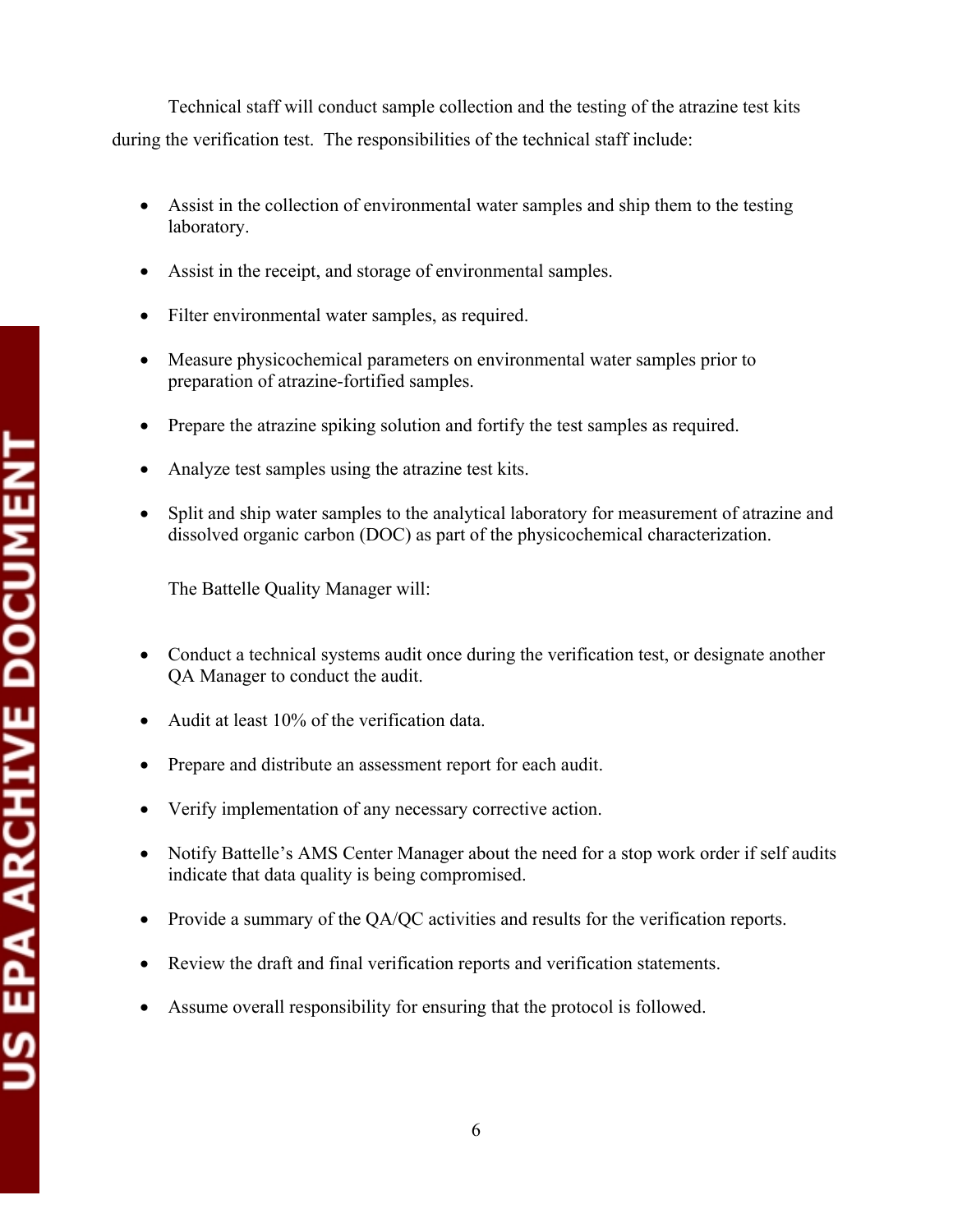### **1.4.2 Vendors**

The responsibilities of the vendor representatives are as follows:

- Provide off-the-shelf test kits for analysis of all verification test samples.
- Provide all other equipment needed to complete the immunoassay analyses, including a spectrophotometer.
- If desired, provide training to Battelle on operating the test kits and associated equipment prior to testing.
- Review the draft verification statement and report.

# **1.4.3 EPA**

EPA's responsibilities in the AMS Center are based on the requirements stated in the "Environmental Technology Verification Program Quality Management Plan" (EPA QMP).<sup>2</sup> The roles of the specific EPA staff are as follows:

The EPA AMS Center Quality Manager will:

- Perform at his or her option one external technical system audit during the verification test.
- Notify the EPA AMS Center Manager of the need for a stop work order if external audit indicates that data quality is being compromised.
- Prepare and distribute an assessment report summarizing results of external audit.
- Review draft verification reports and statements.

# The EPA AMS Center Manager will:

- Review the draft verification reports and statements.
- Oversee the EPA review process of the verification reports and statements.
- Coordinate the submission of verification reports and statements for final EPA approval.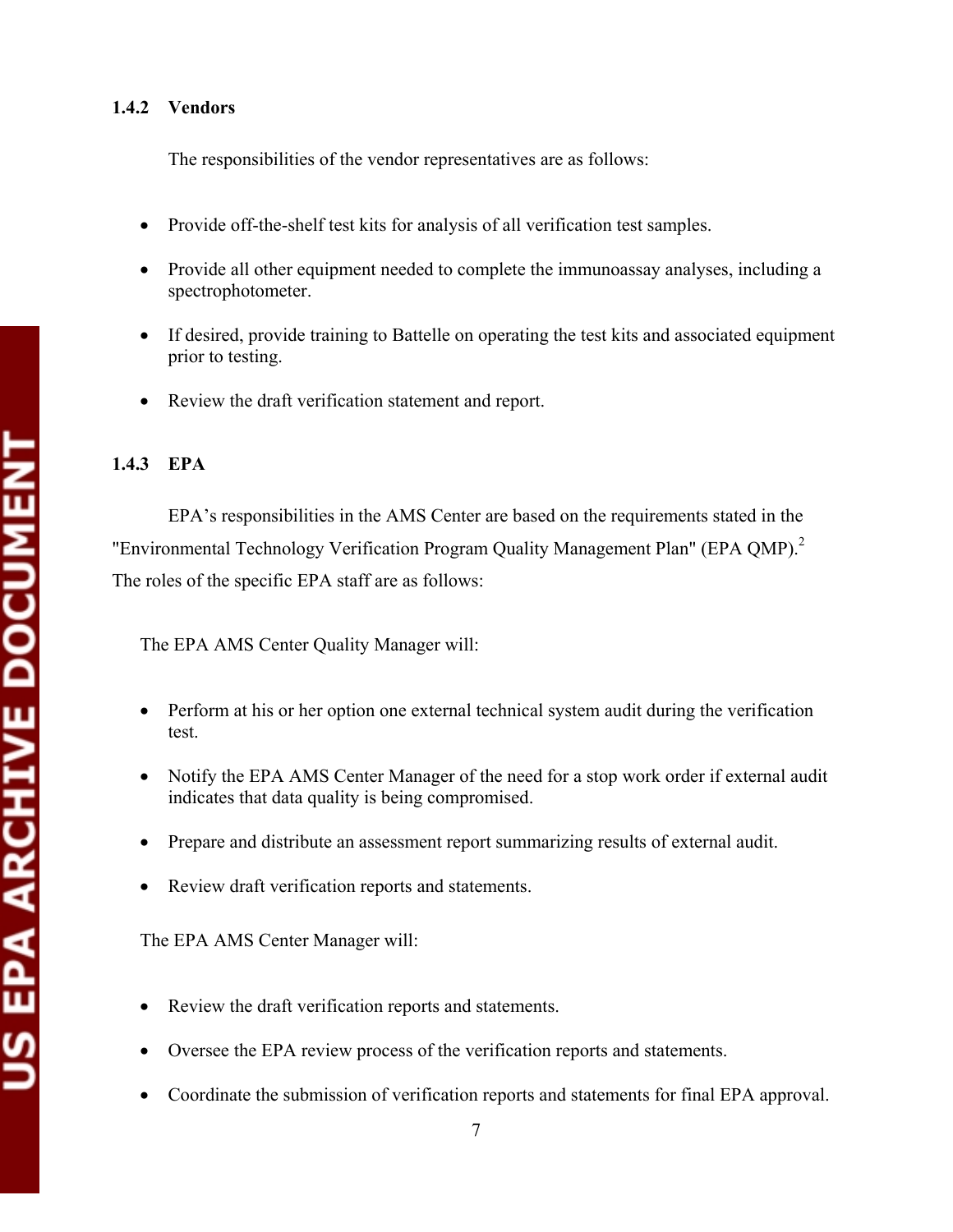#### **1.4.4 Analytical Laboratories**

The analytical laboratories at Battelle, a subcontractor, and/or a partnering organization will analyze DOC in environmental samples as part of the physicochemical characterization. The analytical laboratory will also conduct reference analysis of atrazine in water. All DOC and atrazine results will be QA-reviewed by the generating analytical laboratory before used in verification test data analysis.

# **2.0 VERIFICATION APPROACH 2.1 Experimental Design**

The verification shall involve challenging each test kit with a variety of water samples that are intended to represent those typically monitored using the test kits. Sample matrices may include fresh pond water, brackish pond water, alluvial groundwater, and chlorinated drinking water. Natural and atrazine-fortified (i.e., unspiked and spiked) samples of each matrix shall be analyzed. ASTM Type I (or equivalent) water samples fortified with atrazine or an atrazine degradation product also shall be analyzed. Physicochemical parameters (pH, temperature, salinity, conductivity, alkalinity, and DOC) shall be measured in environmental samples to provide supporting characterization data.

All samples shall be analyzed by each test kit and by the reference method. Each sample shall be analyzed in triplicate with each test kit. Samples shall be given to the analyst blind and in random order.

Test kit and reference method results shall be used to assess test kit accuracy and linearity. Replicate sample results shall be used to assess test kit precision. Results for replicates of a low-level spiked sample shall be used to evaluate the method detection limit. Crossreactivity of hydroxyatrazine and desethyl atrazine shall be assessed by evaluating the test kit results for samples that contain only the degradation compound, but not atrazine. Potential matrix effects shall be assessed by comparing accuracy and precision results for environmental samples (i.e., chlorinated drinking water, fresh surface water, brackish surface water and groundwater) to those for ASTM Type I water samples. Performance parameters, such as ease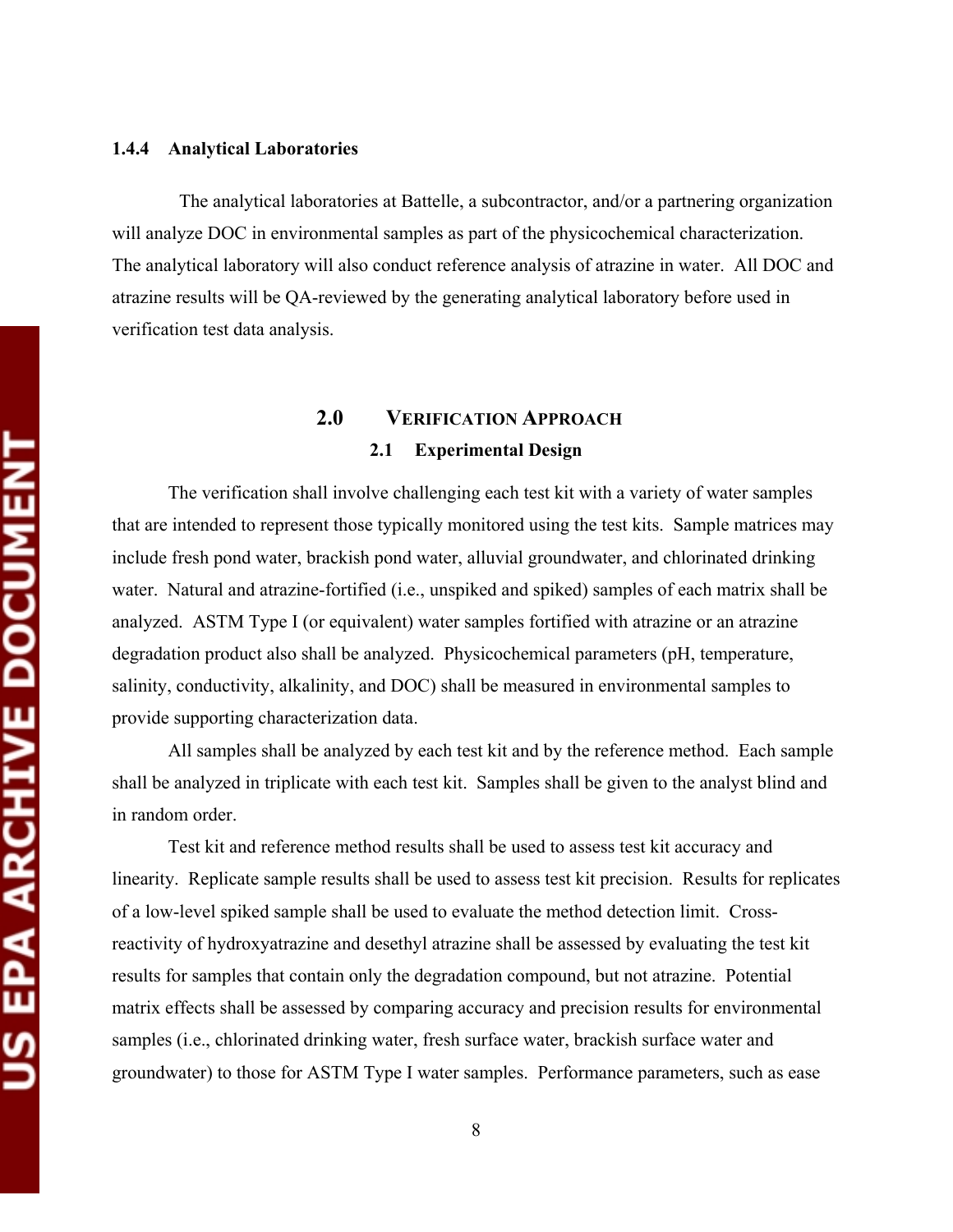US EPA ARCHIVE DOCUMENT

of use and reliability, shall be based on documented observations of the analyst. Sample throughput shall be estimated based on the time required to analyze a sample set.

#### **2.2 Test Samples**

Test samples to be used in this verification test shall include QC samples, performance test (PT) samples, and environmental water samples. Table 1 lists the number and type of each sample to be analyzed in the verification test. Each type of test sample is described further below.

#### **2.2.1 QC Samples**

QC samples will include reagent blank (RB) and calibration check samples. The RB samples will be prepared from ASTM Type I water and will be exposed to identical sample preparation and analysis procedures as the test samples, including the addition of all reagents. These samples will be used to help ensure that no sources of contamination are introduced in the sample handling and analysis procedures. At least 10% of the test samples will be RB samples.

Calibration check samples may be used to verify that the test kits are properly calibrated and reading within defined control limits. Calibration check samples will be analyzed in accordance with the vendor-provided test kit protocol using standards or calibration check samples supplied by the vendor.

#### **2.2.2 PT Samples**

PT sample types are listed in Table 1. The first type of PT sample consists of ASTM Type I water spiked at five different atrazine concentration levels. The PT sample concentrations will span the calibration range of the immunoassay test kits. This range includes the EPA maximum contaminant level (MCL) for atrazine in drinking water, which is 3 parts per billion  $[ppb]$ <sup>3</sup>. Three replicates of each PT sample will be analyzed using the test kits.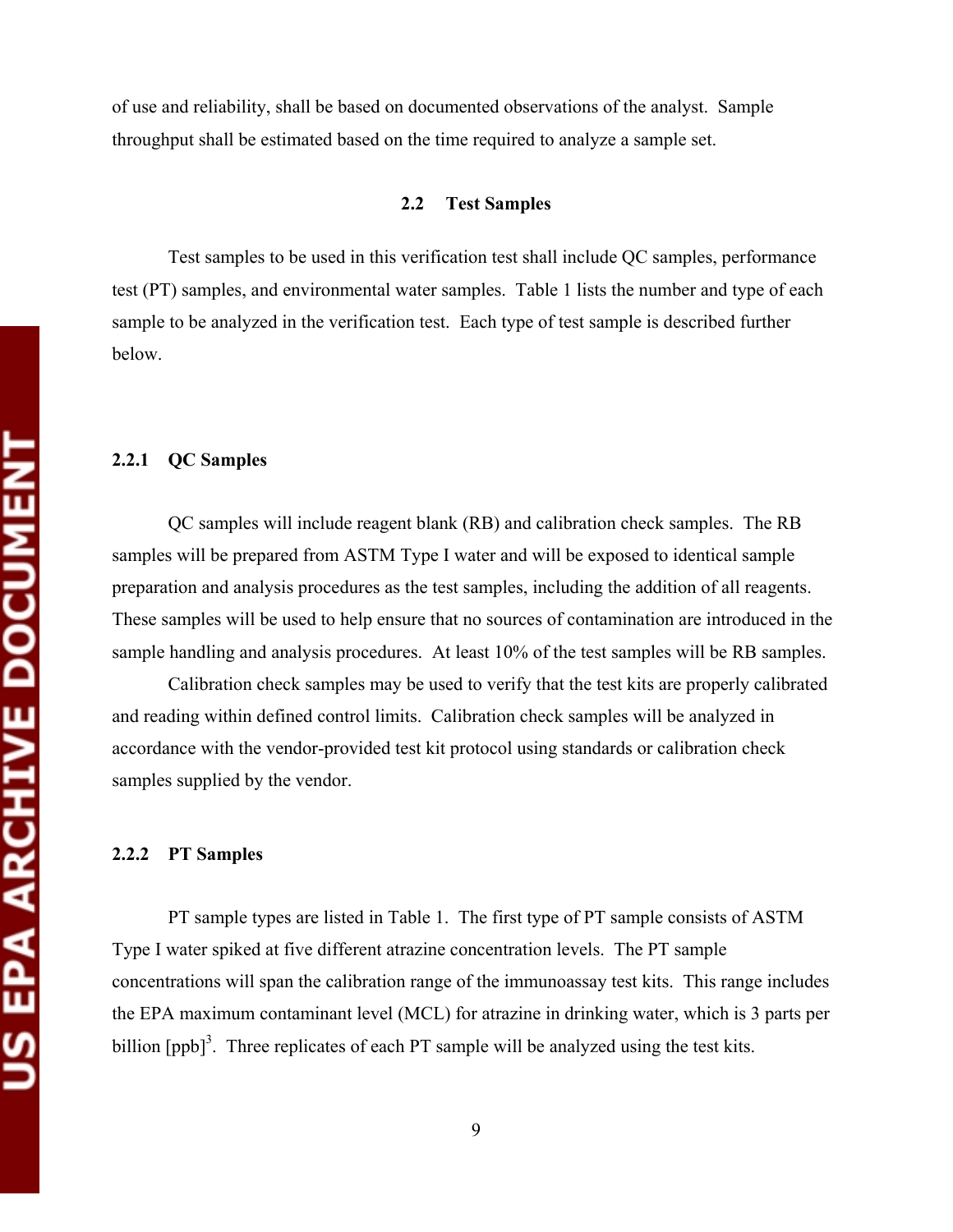|                                                                                    |                                                         | Replicates<br>for test kit | <b>Total No.</b><br>laboratory<br>reference |                                 |
|------------------------------------------------------------------------------------|---------------------------------------------------------|----------------------------|---------------------------------------------|---------------------------------|
| Type of sample                                                                     | <b>Description</b>                                      | analysis                   | analyses                                    | Performance Factor <sup>a</sup> |
| <b>Quality Control</b>                                                             |                                                         |                            |                                             |                                 |
| Reagent blanks (10%)                                                               | minimum 10% frequency                                   | 20                         |                                             | False positive/negative         |
| Calibration check samples                                                          | As required by the test kit protocol                    | <b>TBD</b>                 | $\Omega$                                    |                                 |
| <b>Performance Test</b>                                                            |                                                         |                            |                                             |                                 |
| Performance test #1                                                                | $0.1$ ppb atrazine                                      | 3                          |                                             |                                 |
| Performance test #2                                                                | $0.5$ ppb atrazine                                      | 3                          |                                             | Accuracy, precision,            |
| Performance test #3                                                                | 1 ppb atrazine                                          | 3                          |                                             | linearity, false                |
| Performance test #4                                                                | 3 ppb atrazine                                          | 3                          |                                             | positive/negative               |
| Performance test #5                                                                | 5 ppb atrazine                                          | 3                          |                                             |                                 |
| Method detection limit                                                             | Atrazine concentration 2X vendor-stated detection limit | $\overline{7}$             |                                             | Method detection limit          |
| Cross-reactivity test #1                                                           | 3 ppb hydroxyatrazine                                   | 3                          |                                             | Cross-reactivity, false         |
| Cross-reactivity test #2                                                           | 3 ppb desethyl atrazine                                 | 3                          |                                             | positive/negative               |
| <b>Environmental</b>                                                               |                                                         |                            |                                             |                                 |
| Fresh water                                                                        | Fresh surface water, unspiked                           | 3                          |                                             |                                 |
| Fresh water spike #1                                                               | Fresh surface water with 1 ppb atrazine spike           | 3                          |                                             |                                 |
| Fresh water spike #2                                                               | Fresh surface water with 3 ppb atrazine spike           | 3                          |                                             |                                 |
|                                                                                    |                                                         |                            |                                             |                                 |
| Brackish water<br>Brackish water, unspiked                                         |                                                         | 3                          |                                             |                                 |
| Brackish water spike #1                                                            | Brackish water with 1 ppb atrazine spike                | 3                          |                                             |                                 |
| Brackish water spike #2                                                            | Brackish water with 3 ppb atrazine spike                | 3                          |                                             | Accuracy, precision, matrix     |
|                                                                                    |                                                         |                            |                                             | effects, false                  |
| Groundwater                                                                        | Groundwater, unspiked                                   | 3                          |                                             | positive/negative               |
| Groundwater spike #1                                                               | Groundwater with 1 ppb atrazine spike                   | $\overline{\mathbf{3}}$    |                                             |                                 |
| Groundwater spike #2<br>Groundwater with 3 ppb atrazine spike                      |                                                         | 3                          |                                             |                                 |
|                                                                                    |                                                         |                            |                                             |                                 |
| Chlorinated drinking water                                                         | Chlorinated drinking water                              | 3                          |                                             |                                 |
| Chlorinated drinking water spike #1<br>Chlorinated drinking water with 1 ppb spike |                                                         | 3                          |                                             |                                 |
| Chlorinated drinking water spike #2                                                | Chlorinated drinking water with 3 ppb atrazine spike    | 3                          |                                             |                                 |
| Performance Evaluation Sample                                                      |                                                         |                            |                                             |                                 |
| Total                                                                              |                                                         | 84                         | 21                                          |                                 |

# **Table 1. Sample Summary for Verification of Test Kits for Atrazine in Water**

<sup>a</sup> Other performance factors to be evaluated qualitatively include ease of use and reliability.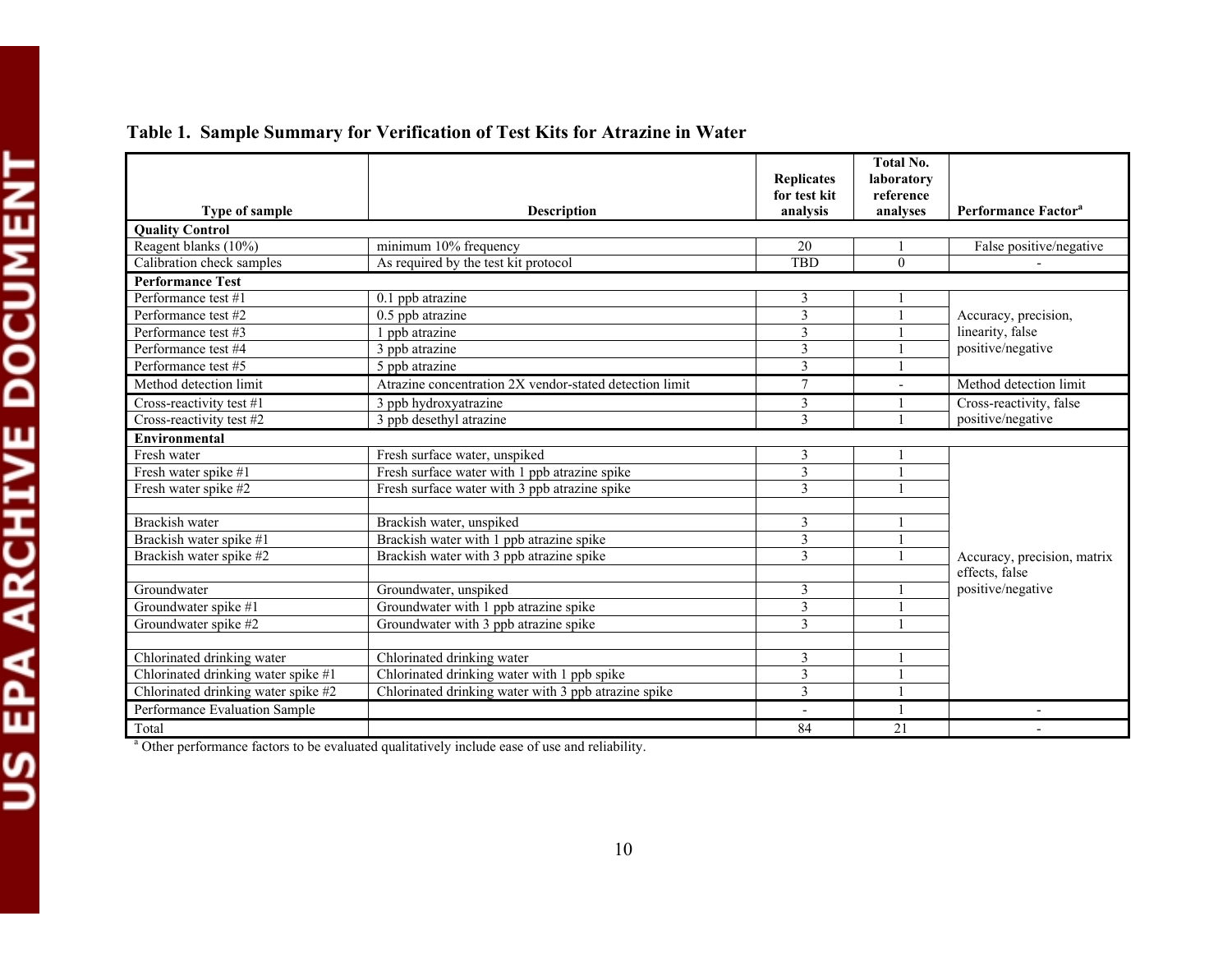The second type of PT sample is a low-level atrazine fortified sample. Seven replicates of this sample will be analyzed for the method detection limit determination. This sample will be spiked at a level of two times the vendor-stated test kit detection limit.

The third type of PT sample is a cross-reactivity check sample. Two samples will consist of ASTM Type I water spiked with two different cross-reactive atrazine degradation products (hydroxyatrazine and desethyl atrazine) at a level of 3 ppb. Three replicates of each crossreactivity check sample will be analyzed using the test kits. One replicate will be analyzed by the reference method to confirm the absence of atrazine in the samples.

All PT samples will be prepared by Battelle using certified, commercially-available standards. PT sample results will be used to assess test kit accuracy, precision, linearity, method detection limit, cross-reactivity, and occurrence of false positive and false negative results using the data analysis methods described in Section 5.2.

#### **2.2.3 Environmental Samples**

Environmental samples will be collected from a variety of sources to evaluate the performance of the test kits with various sample matrices. For this generic protocol, it is assumed that samples will be collected from the following sources:

- Fresh surface water
- Brackish surface water
- Groundwater
- Chlorinated drinking water.

It is recognized that the composition of surface water, groundwater, and chlorinated drinking water will vary considerably depending upon the sampling location, source, and/or chlorination method. Use of surface water from two sources (fresh and brackish), groundwater from one source, and chlorinated drinking water from one source will provide a single example (not a comprehensive overview) of possible matrix effects associated with these environmental samples.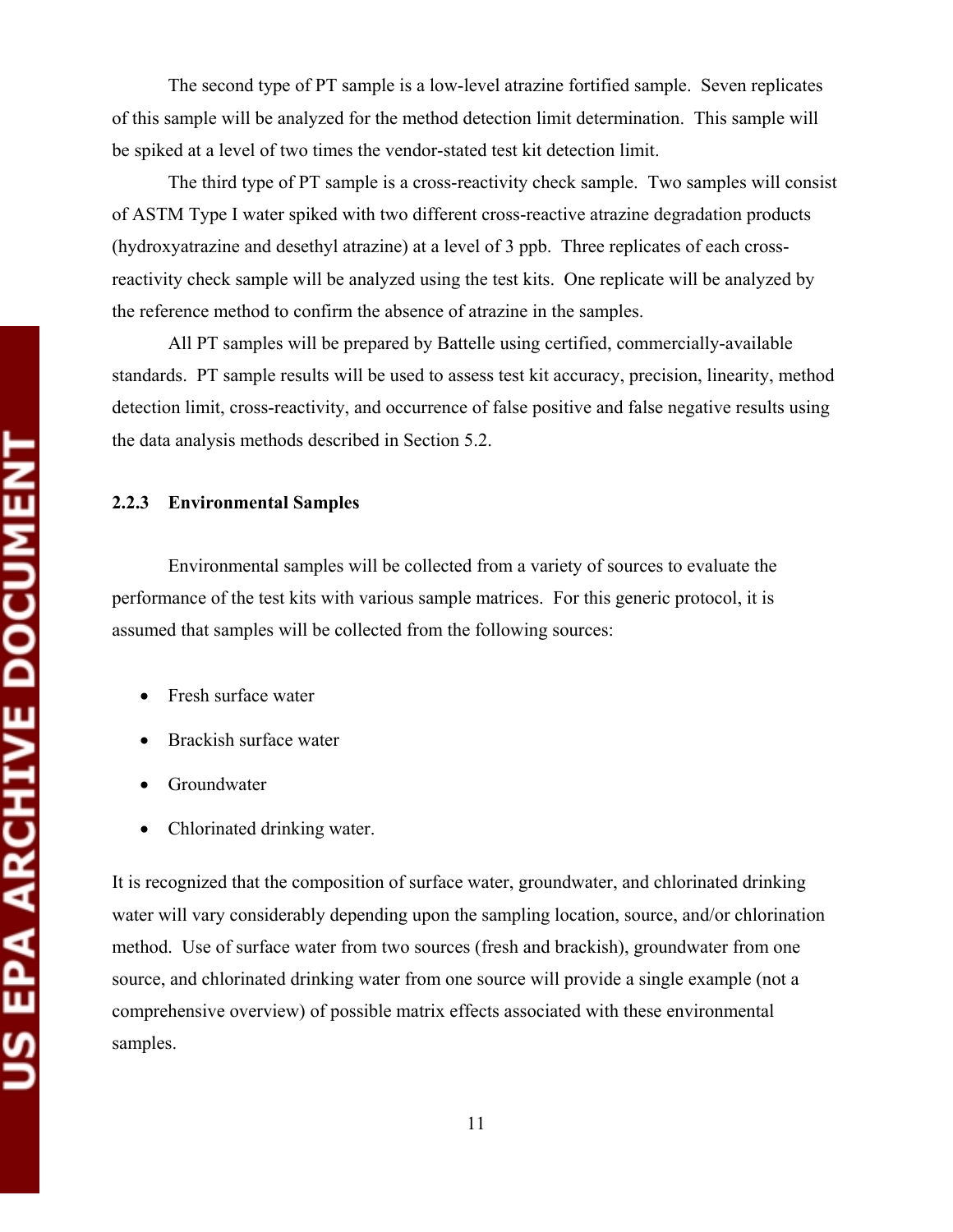Some test kit protocols recommend filtration for removal of gross particulate matter prior to sample analysis. Therefore, the fresh and brackish pond water samples will be filtered with a 0.45 µm filter prior to sample spiking/preparation and analysis. After filtration, the following physicochemical parameters will be measured in each environmental water sample to characterize the sample matrix: pH, temperature, salinity, conductivity, and alkalinity. An aliquot of each environmental sample will be collected and sent to the analytical laboratory for DOC analysis. The physicochemical parameters will be measured in the testing laboratory instead of in the field to provide information about the sample matrix immediately prior to test kit analysis.

As shown in Table 1, each environmental water sample also will be fortified with atrazine at two spike levels. The fortified samples will be spiked to increase the analyte concentration by the amount shown in Table 1. The spike solution will be prepared from a certified, commercially-available atrazine standard. Three replicates of each sample will be analyzed. The data for the environmental samples will be used to assess accuracy, precision, potential matrix effects, and occurrence of false positives and false negatives following the data analysis procedures provided in Section 5.2.

#### **2.3 Reference Method**

The laboratory reference method to be used for this verification test is an EPA standard method for the analysis of drinking water. Each sample will be analyzed using gas chromatography / mass spectrometry (GC/MS) according to EPA Method 525.2<sup>4</sup>.

#### **3.0 MATERIALS AND EQUIPMENT**

In general, this verification test will rely on test kit materials and equipment provided by the vendors. Battelle will provide the following equipment and materials for the collection, preparation, storage, and shipment of test samples.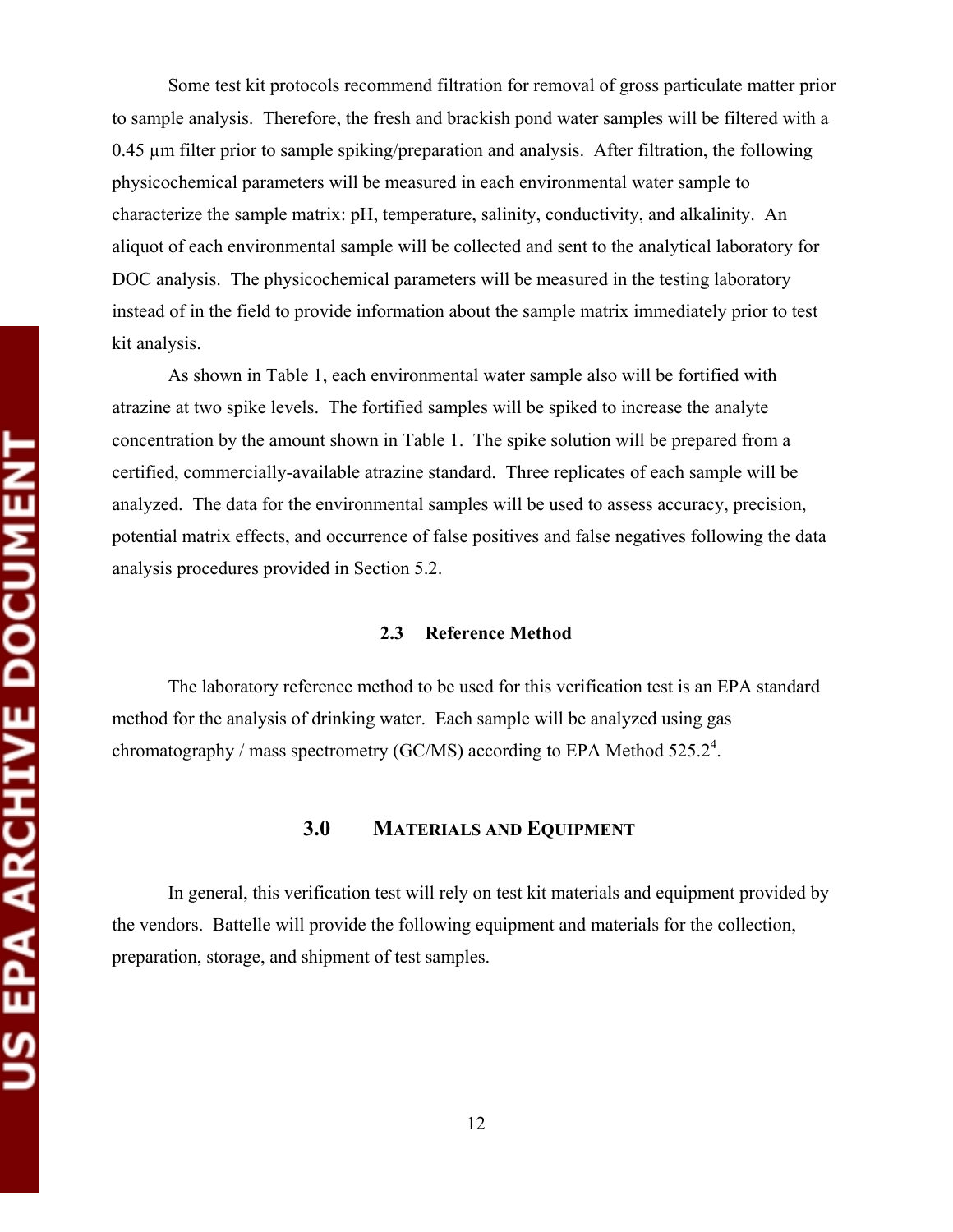#### **3.1 Field Supplies**

The following supplies will be needed for the collection of field samples:

- 1-L or 2-L certified clean amber glass bottles fitted with polytetrafluoroethylene **(**TFE)-lined screw caps
- Solvent-rinsed foil to keep bottle caps contaminant-free during sampling
- Disposable latex gloves
- Sample labels
- Clear packing tape (to affix the sample label to bottle and seal the cooler for sample shipment)
- Chain-of-custody forms
- Bubble wrap to prevent sample breakage
- Coolers and blue ice packs for sample storage and shipping
- Address labels for the coolers.

### **3.2 Laboratory Supplies**

The following laboratory supplies will be needed for the preparation of the PT and laboratory-fortified environmental samples and sample shipment. Vendors will provide all equipment needed to perform the immunoassay test kit analyses.

- ASTM Type I water
- Class A volumetric flask
- 10-µL to 500-µL adjustable pipette and disposable tips
- Repeating pipette and disposable tips (volume appropriate for each test kit)
- Certified, commercially-available atrazine, hydroxyatrazine and desethyl atrazine standards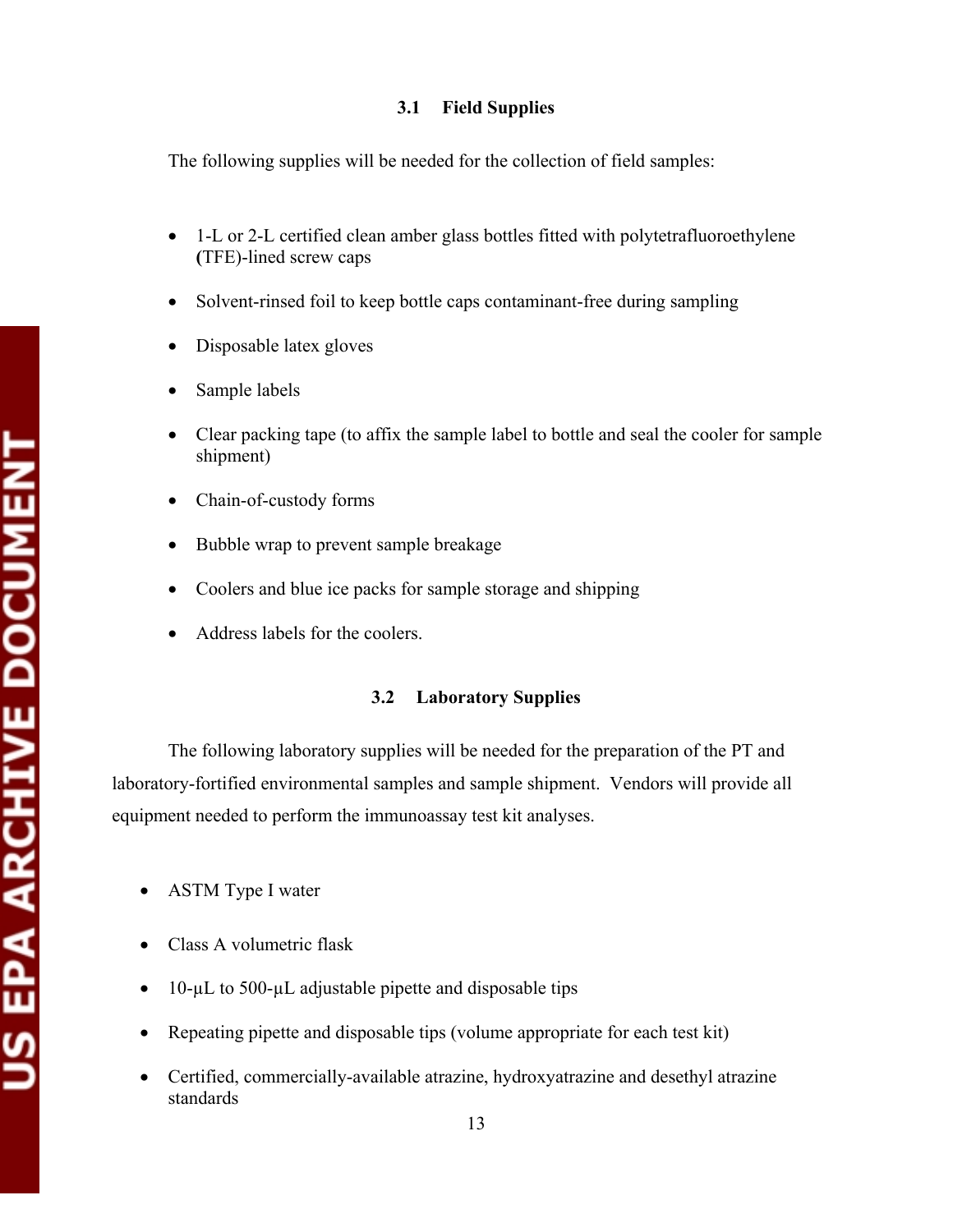- Performance evaluation (PE) atrazine standard
- Dichloromethane, acetone, and/or methanol, as applicable (pesticide-grade or equivalent)
- Glass vials fitted with TFE-lined screw caps for test kit aliquots
- Pre-cleaned glass container of sufficient size to prepare atrazine-fortified samples
- 1-L certified clean amber glass bottles fitted with TFE-lined screw caps for reference sample aliquots
- Pre-cleaned glass container fitted with TFE-lined screw caps for DOC samples (provided by the laboratory subcontractor)
- Sample filtration equipment;  $0.45 \mu$ m cellulose filters
- Conductivity meter
- Salinity refractometer
- Alkalinity meter
- pH meter capable of reading pH levels of 1 to 14
- Thermometers to measure air and water temperature
- Sample labels
- Clear packing tape (to affix sample label to bottles and seal cooler for sample shipment)
- Chain-of-custody forms
- Bubble wrap to prevent sample breakage
- Coolers and blue ice packs for sample shipping and address labels for coolers.

#### **4.0 PROCEDURES**

#### **4.1 Environmental Sample Collection and Storage**

Before environmental sample collection, the total volume of sample material needed to complete all required analyses for both the test kit and reference methods at all required spike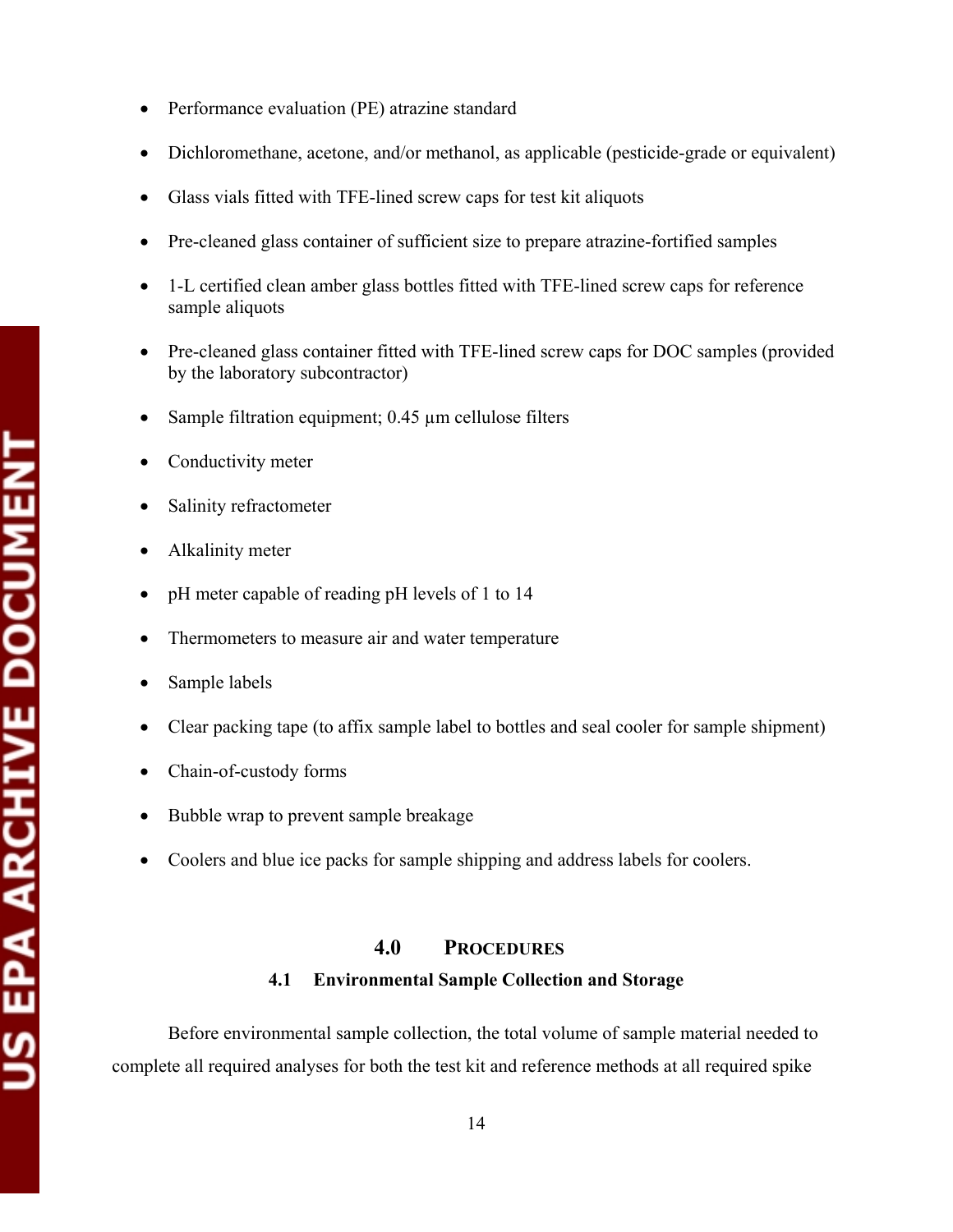levels will be determined. Environmental samples will be collected within 21 days of the preparation of atrazine-fortified samples for the verification test.

The chlorinated drinking water sample will be collected directly from a tap into certified clean amber glass bottles. The drinking water source for the tap (city, state, chlorination method) will be documented. These samples will be stored in the dark at 4<sup>o</sup>C until test sample preparation (see Section 4.3). Fresh and brackish pond water samples will be collected directly into certified clean amber glass bottles. The samples will be collected at the surface of the water near the shoreline by submerging the containers no more than one inch below the surface of the water. The groundwater sample will be collected directly from a tap prior to any pretreatment.

Each sample will be assigned a unique sample identification (ID) number (see Section 4.4). The sample ID number, date, name of person collecting the sample, sample location, and time of collection will be recorded on a chain-of-custody form for all field samples. All environmental samples collected in the field will be stored at 4°C and shipped to the testing laboratory on the day of collection following chain-of-custody procedures (see Section 6.1).

#### **4.2 Equipment Calibration**

Table 2 identifies the laboratory equipment that requires calibration. All equipment will be calibrated according to the criteria provided in Table 2. The spectrophotometer for immunoassay analyses will be provided by the vendor and will be calibrated in accordance with the manufacturer's recommended procedures.

| Equipment         | <b>Calibration Frequency</b>            | <b>Acceptance Criteria</b>                     |  |  |
|-------------------|-----------------------------------------|------------------------------------------------|--|--|
| Thermometer       | $Glass$ – annually                      | Appropriate correction factors applied         |  |  |
|                   | Electronic - quarterly                  |                                                |  |  |
|                   | at two temperatures that bracket target |                                                |  |  |
|                   | temperature(s) against an NIST          |                                                |  |  |
|                   | traceable thermometer                   |                                                |  |  |
| Variable          | Monthly                                 | 3% of known of true value.                     |  |  |
| volume pipettes   |                                         |                                                |  |  |
| (i.e., Eppendorf) |                                         |                                                |  |  |
| Salinity          | In accordance with manufacturer's       | In accordance with manufacturer's instructions |  |  |
| (refractometer)   | instructions                            |                                                |  |  |
| Conductivity      | Daily                                   | In accordance with manufacturer's instructions |  |  |
| meter             |                                         |                                                |  |  |
| pH meter          | Prior to the analysis                   | In accordance with manufacturer's instructions |  |  |
| Alkalinity meter  | Prior to the analysis                   | In accordance with manufacturer's instructions |  |  |

**Table 2. Calibration Procedures for Sample Preparation and Physicochemical Characterization**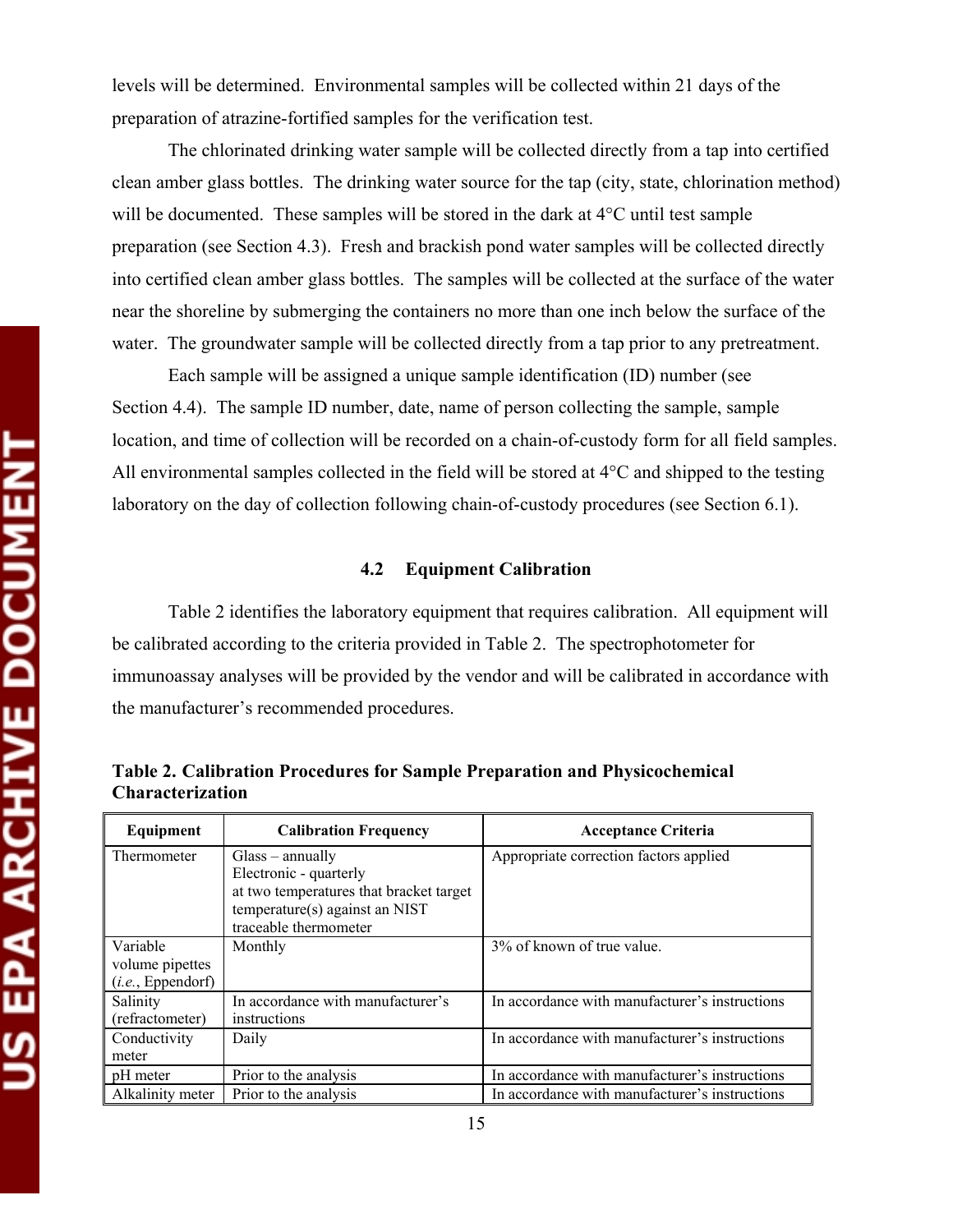#### **4.3 Test Sample Preparation and Storage**

Prior to test kit analysis, environmental samples will be filtered and characterized, and fortified PT samples will be prepared. These procedures are described below.

#### **4.3.1 Physicochemical Characterization**

Prior to the physicochemical characterization, the fresh and brackish pond water will be filtered with a 0.45 µm cellulose filter. All environmental samples will be measured for temperature using a thermometer, for salinity using a refractometer, for conductivity using a conductivity meter, for alkalinity using an alkalinity meter, and for pH using a pH meter. All measurements will be recorded manually by the analyst on data sheets designed specifically for this verification test. All instruments used to measure physicochemical parameters will be calibrated prior to use (Table 2). Instrument model, serial number, and calibration information will be recorded on data sheets, and calibration records will be maintained in the test files. An aliquot of each environmental sample will be collected and sent to the analytical laboratory for DOC analysis according to Method  $9060^5$ .

#### **4.3.2 Sample Preparation**

The PT and fortified environmental samples will be prepared from certified, commercially-available standard solutions. The purchased standards will be diluted to the appropriate concentration using pesticide-grade or equivalent solvent in Class A volumetric glassware. All samples will be stored in the dark at 4°C until use. No other preservatives will be added to the samples because atrazine has been shown to be stable in water for up to two years when samples are stored under refrigerated conditions<sup>6</sup>. The PT and fortified environmental samples will be analyzed within 14 days of sample preparation.

Each sample will be split into 1-L and 100-mL aliquots. The 100-mL aliquots will be retained for test kit analysis and stored in the dark at 4°C until use. Two 1-L aliquots will be sent to the reference laboratory for reference analysis. The chlorinated water sample will be treated with sodium sulfite according to Method 525.2 at the analytical laboratory prior to analysis. The samples for reference analysis will be stored in the dark in amber glass bottles at 4°C until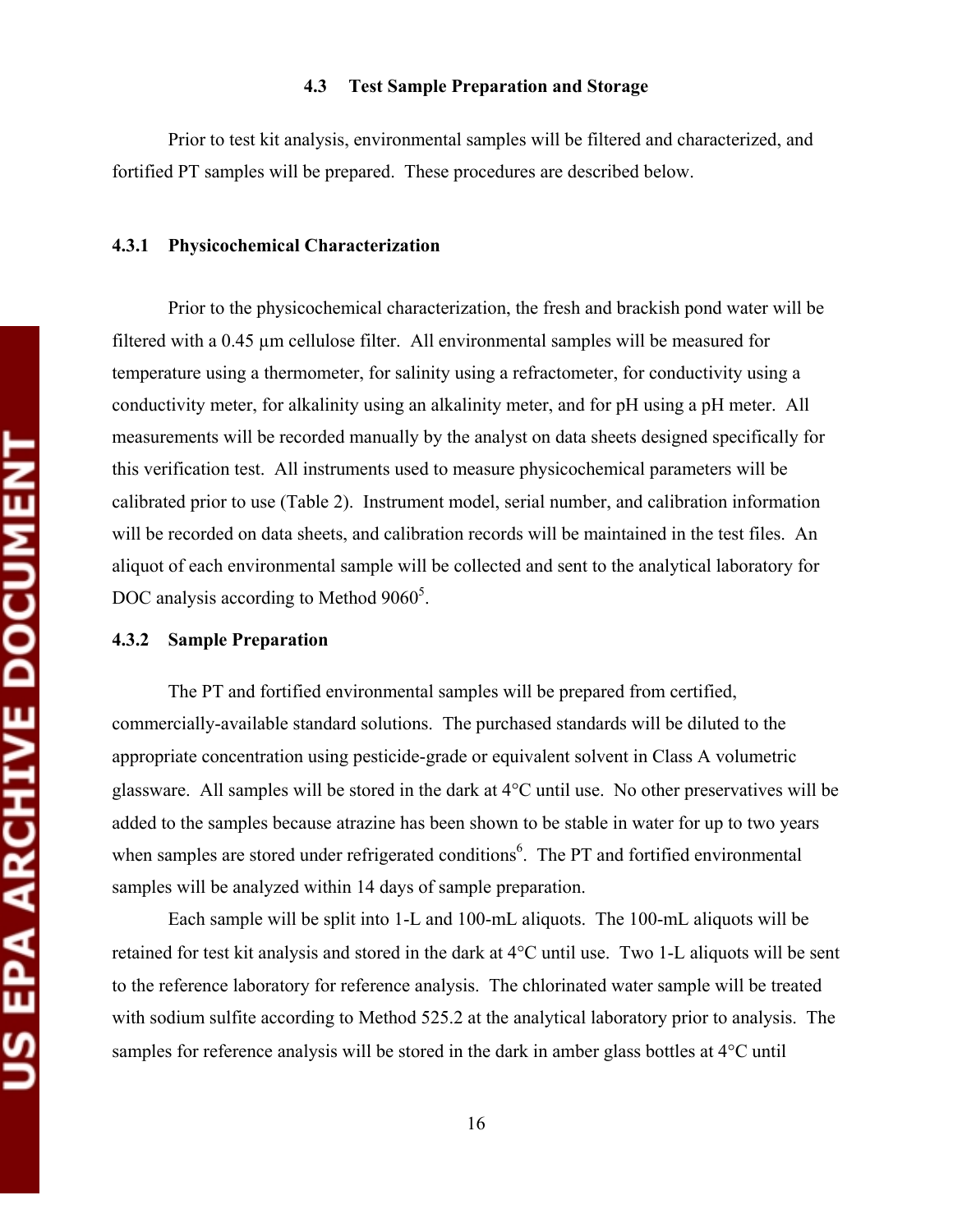extraction. The reference method sample extraction will be performed within 14 days of sample preparation (i.e., spiking), and analysis will be performed within 30 days of sample extraction.

#### **4.4 Sample Identification**

All samples will be assigned a unique sample ID number at the time of preparation. The sample ID will include a survey code and sequential number, and will not contain information about the nature of the sample (i.e., the samples will be blind to the test kit analyst). A master log of the sample description, sample ID number, and preparation date will be maintained by Battelle. Each sample container will be labeled with the sample ID, container number (e.g. 1 of 3), preparation date, and initials of the person preparing the sample.

#### **4.5 Sample Analysis**

#### **4.5.1 Test Kits**

Each vendor will provide test kits and other necessary equipment (e.g. vortexer, spectrophotometer) for the analysis of all samples. The full set of samples listed in Table 1 will be analyzed by each test kit. The vendors are encouraged to train the analyst prior to test kit analysis. A technical staff member with previous experience in performing immunoassay analyses will analyze the complete set of samples for each technology. The analyses will be performed according to the vendor's recommended procedures as described in the test kit instructions or user manual. Calibration and maintenance of the test kits will be performed as specified by the vendor.

Test kit results will be recorded manually by the analyst on data sheets designed specifically for this verification test. In addition to the test kit results, the data sheets will include records of the time required for sample analysis and operator observations concerning the use of the test kit (e.g. ease of use, maintenance, etc.).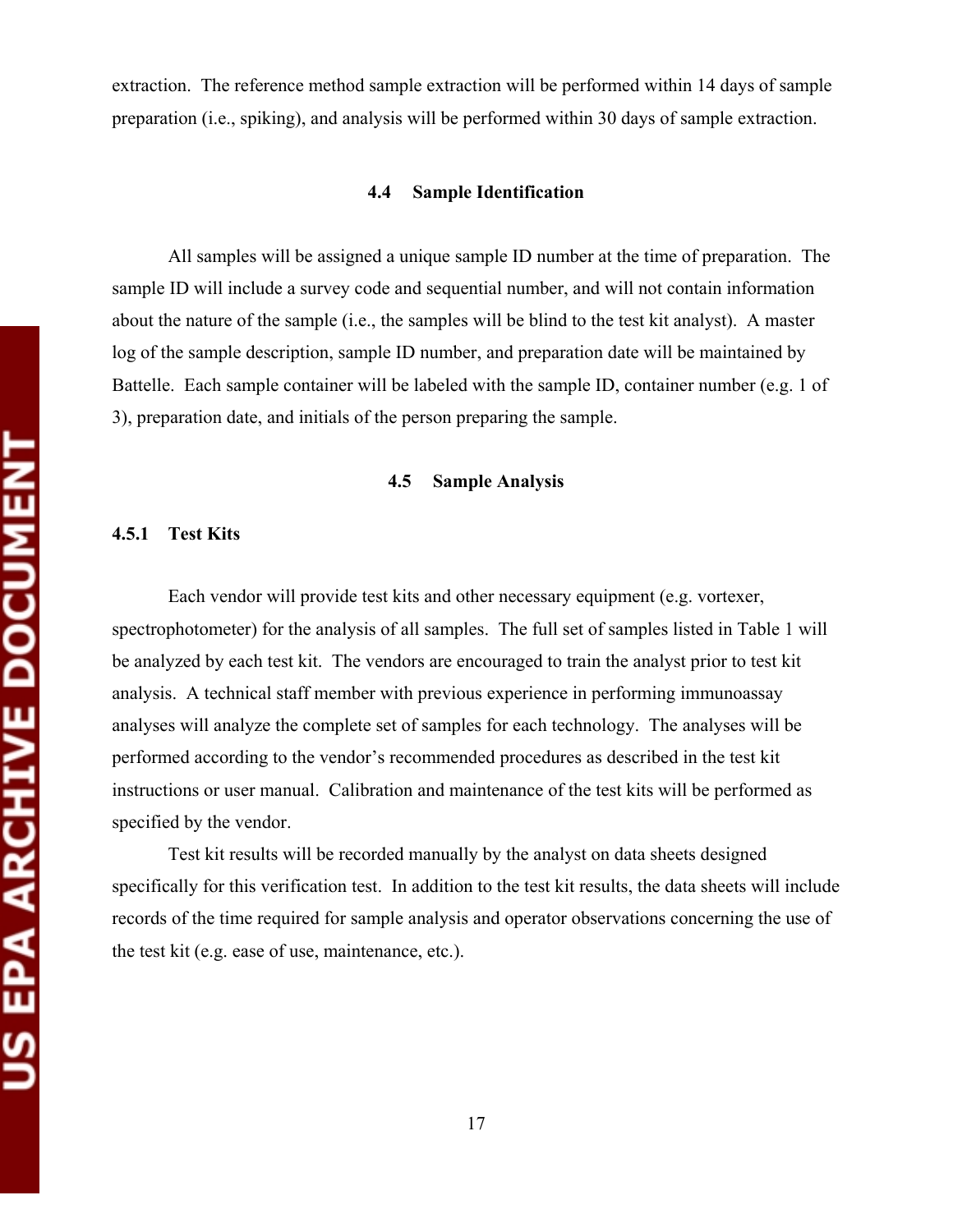The reference method for analysis of atrazine will be performed on a Hewlett-Packard 5971 GC/MS or equivalent. The reference instrument will be operated according to the recommended procedures in the instrument operating manual, and samples will be analyzed according to EPA Method 525.2, "Determination of Organic Compounds in Drinking Water by Liquid-Solid Extraction and Capillary Column Gas Chromatography/Mass Spectrometry"<sup>4</sup> .

Results from the reference analyses will be recorded electronically and compiled by the analytical laboratory into a report format, including the sample ID and the analyte concentration for each sample.

#### **4.6 Schedule**

The sample collection, preparation, and analysis are expected to take place over a fourweek period. The time period for each activity should be considered approximate. Table 3 lists the activities to be conducted and a nominal schedule.

All samples will be analyzed by one test kit before proceeding to the next test kit if more than one technology is involved in the verification test. Test conditions will be kept as similar as possible throughout the duration of the test (e.g., air temperature and lighting conditions) to minimize error introduced by variable test conditions.

Participating vendors must provide the test kits and other sample analysis equipment to Battelle one week before the start of sample analysis, so that technical staff may become familiar with the kits and equipment prior to test initiation. This period will also be used to clarify any questions about the test kit's operation. Vendor staff may be present for this familiarization stage and may provide training in the operation of the test kits. Vendors are encouraged to stay and observe during the duration of the tests. Unused test kits and associated equipment will be returned to the vendors at the completion of testing.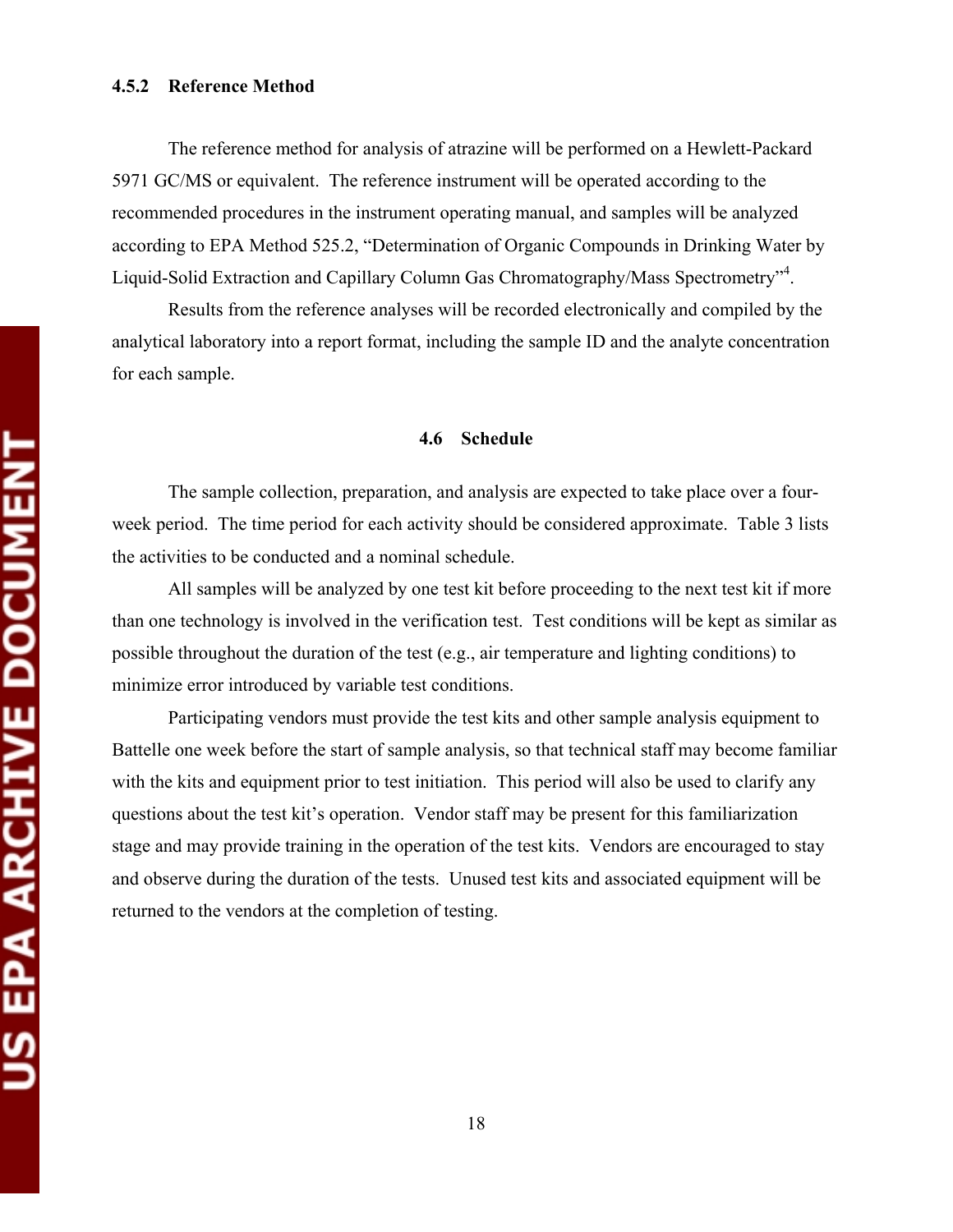| <b>Testing Period</b> | <b>Test Location</b>      | <b>Activity</b>                                        |  |
|-----------------------|---------------------------|--------------------------------------------------------|--|
| Days 1-21             | Field locations           | Collection of environmental samples and shipment to    |  |
|                       |                           | testing laboratory                                     |  |
| Days 14-21            | <b>Testing laboratory</b> | Receive test kits and supplies from vendor; test kit   |  |
|                       |                           | familiarization                                        |  |
| Day 18                | <b>Testing laboratory</b> | Environmental sample filtration                        |  |
| Day $21$              | <b>Testing laboratory</b> | Training, environmental sample physicochemical         |  |
|                       |                           | characterization, test sample preparation, shipment of |  |
|                       |                           | reference samples and DOC samples to appropriate       |  |
|                       |                           | analytical laboratory                                  |  |
| Days 22-28            | <b>Testing laboratory</b> | Analysis of all samples using test kits                |  |
| Days 22-52            | Analytical laboratory     | Analysis of reference samples                          |  |
| Days 22-52            | Analytical laboratory     | Analysis of environmental water samples for DOC        |  |

**Table 3. Approximate Schedule of Verification Test Days** 

# **5.0 DATA HANDLING AND REPORTING 5.1 Data Acquisition and Review**

Various types of data will be acquired and recorded electronically or manually by Battelle technical staff during this verification test. Table 4 summarizes the types of data to be recorded. All data and observations will be documented on data sheets or in laboratory record books. Results from the laboratory reference instruments will be compiled in electronic format.

Records received by or generated by Battelle in the verification test will be reviewed by a more senior Battelle staff member within two weeks after receipt or generation, respectively, before the records are used to calculate, evaluate, or report verification results. This review will be performed by a Battelle technical staff member involved in the verification test, but not the staff member that originally received or generated the record. The review will be documented by the person performing the review by adding his/her initials and date to a hard copy of the record being reviewed. This hard copy will then be returned to the Battelle staff member who will be storing the record.

In addition, data calculations performed by Battelle will be spot-checked by Battelle technical staff to ensure that calculations are performed correctly. Calculations to be checked include and statistical calculations described in this protocol.

The data obtained from this verification test will be compiled and reported independently for each test kit. Results for test kits from different vendors will not be compared with each other.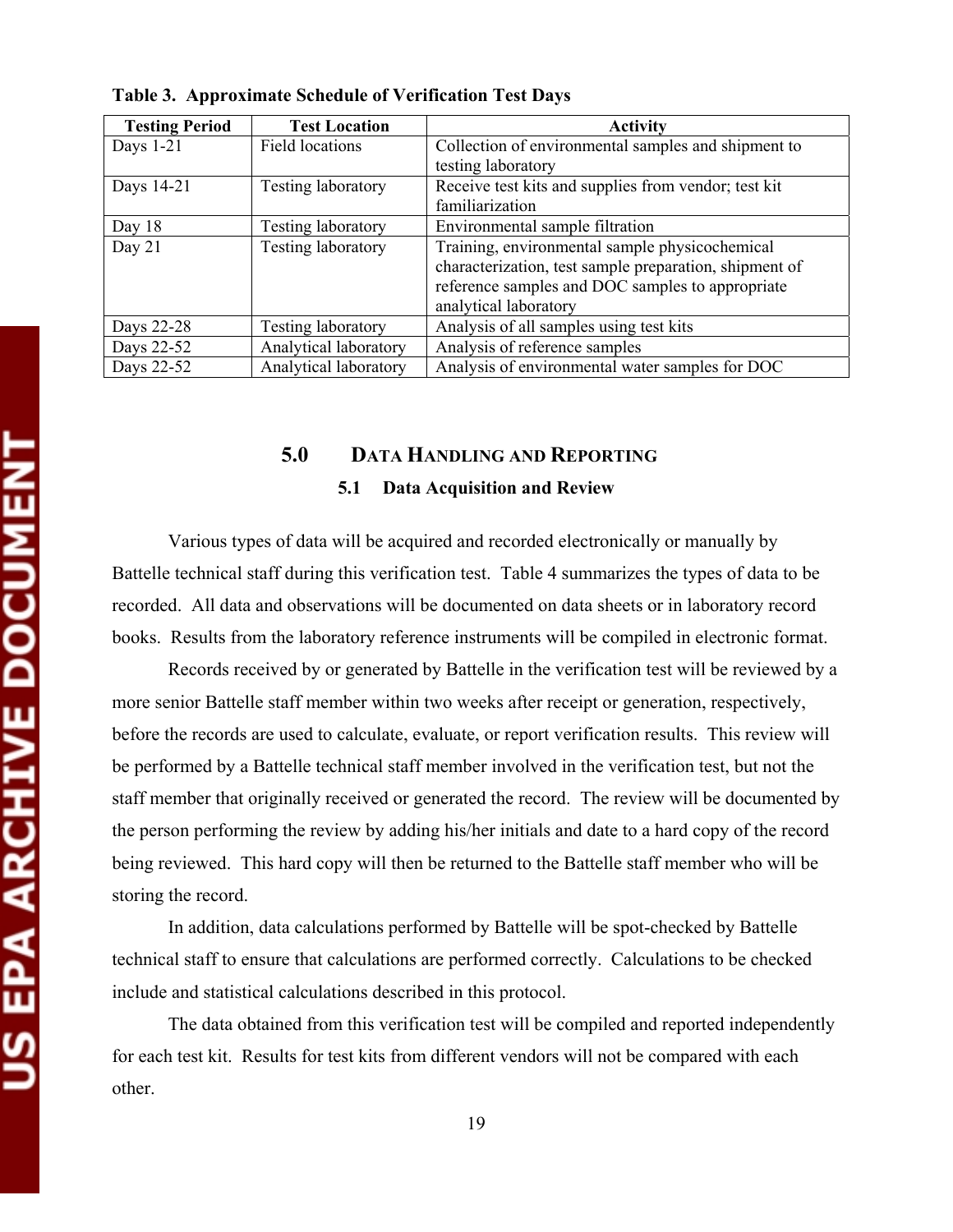| Data to be<br><b>Recorded</b>                                                                                                           | Responsible<br>Party     | Where<br><b>Recorded</b>                                                | <b>How often</b><br><b>Recorded</b>                             | Disposition of data <sup>(a)</sup>                                                                       |
|-----------------------------------------------------------------------------------------------------------------------------------------|--------------------------|-------------------------------------------------------------------------|-----------------------------------------------------------------|----------------------------------------------------------------------------------------------------------|
| Dates and times of<br>test events                                                                                                       | <b>Battelle</b>          | ETV data sheets                                                         | Start/end of test, and<br>at each change of a<br>test parameter | Used to organize/check<br>test results; manually<br>incorporated in data<br>spreadsheets as<br>necessary |
| Calibration<br>information and<br>results for<br>physicochemical<br>parameters<br>(temperature,<br>salinity, pH,<br>conductivity, etc.) | <b>Battelle</b>          | ETV data sheets                                                         | Prior to sample<br>preparation                                  | Manually incorporated<br>in data spreadsheets as<br>necessary                                            |
| Sample collection<br>and preparation<br>information,<br>including chain-of-<br>custody                                                  | <b>Battelle</b>          | ETV data sheets<br>and chain-of-<br>custody forms                       | At time of sample<br>collection and<br>preparation              | Used to organize/check<br>test results; manually<br>incorporated in data<br>spreadsheets as<br>necessary |
| Test kit procedures<br>and sample results                                                                                               | <b>Battelle</b>          | ETV data sheets                                                         | Throughout test<br>duration                                     | Manually incorporated<br>in data spreadsheets                                                            |
| Reference method<br>procedures and<br>sample results                                                                                    | Analytical<br>laboratory | ETV data sheets.<br>or data<br>acquisition<br>system, as<br>appropriate | Throughout sample<br>analysis process                           | Transferred to<br>spreadsheets                                                                           |
| DOC analysis<br>procedures and<br>sample results                                                                                        | Analytical<br>laboratory | ETV data sheets.<br>or data<br>acquisition<br>system, as<br>appropriate | Throughout sample<br>analysis process                           | Transferred to<br>spreadsheets                                                                           |

### **Table 4. Summary of Data Recording Process**

(a) All activities subsequent to data recording are carried out by Battelle.

#### **5.2 Data Analysis**

Procedures for analyzing the data produced in the verification test are described in this section.

### **5.2.1 Accuracy**

For test kits that provide quantitative results, PT sample accuracy will be assessed relative to the spike level, and environmental sample accuracy will be assessed relative to the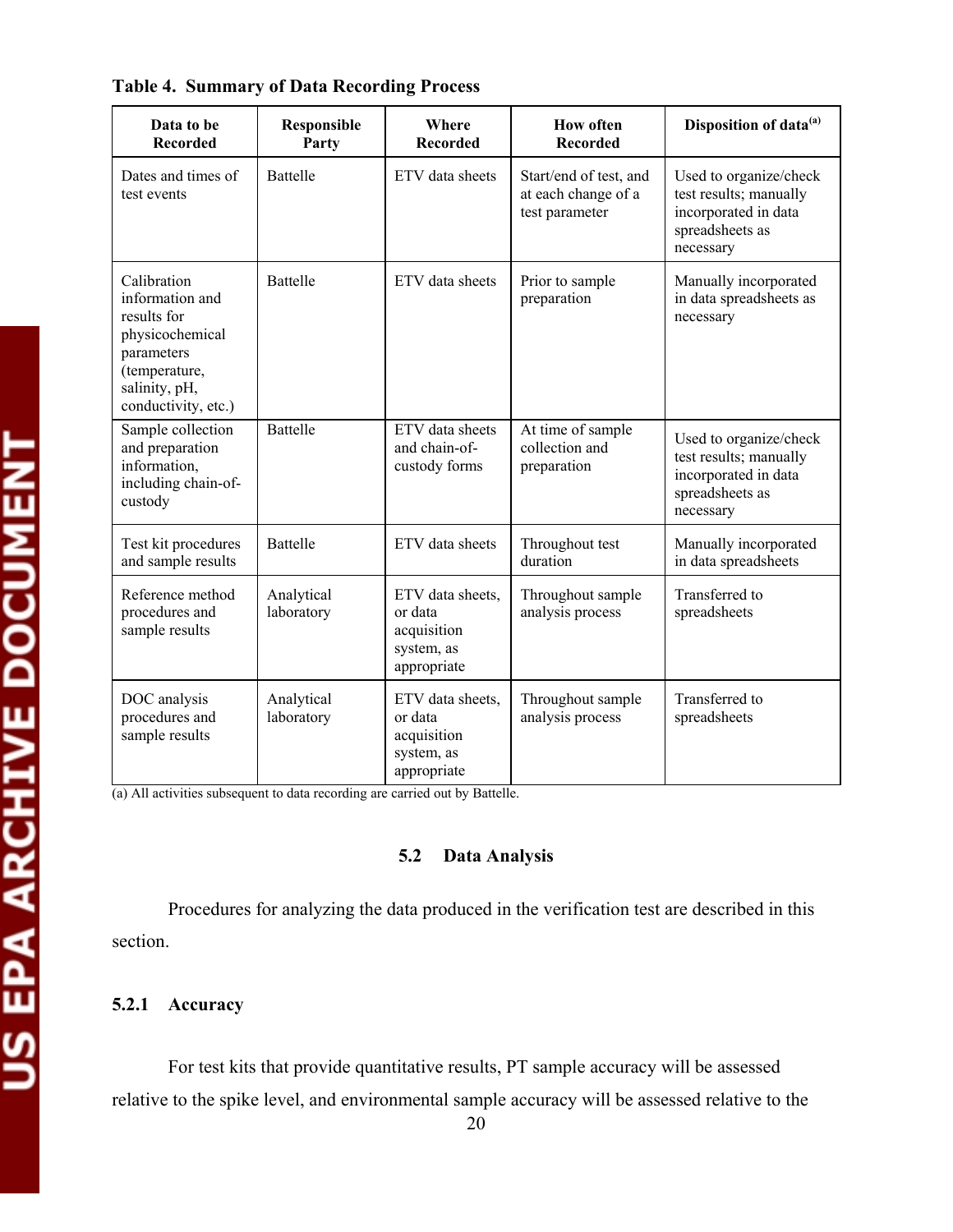reference method results. The results for each set of analyses will be averaged, and the accuracy will be expressed in terms of a percent recovery (R) as calculated from Equation 1:

$$
R = \overline{C} / C_R \times 100
$$
 (1)

where  $\overline{C}$  is the average concentration measured by the test kit and  $C_R$  is the spike level for the PT samples and the reference measurement for the environmental samples.

For qualitative results, accuracy will be assessed by determining whether the test kit result agrees with the reference method result. An overall percent agreement will be determined by dividing the number of correct responses to the overall number of analyses.

#### **5.2.2 Precision**

For test kits that provide quantitative results, the standard deviation (S) of the results for the three replicate samples will be calculated for each sample using Equation 2:

$$
S = \left[\frac{1}{n-1} \sum_{k=1}^{n} \left(C_k - \overline{C}\right)^2\right]^{1/2} \tag{2}
$$

where n is the number of replicate samples,  $C_k$  is the concentration measured for the  $k<sup>th</sup>$  sample, and  $\overline{C}$  is the average concentration of the replicate samples. The precision for each sample will be reported in terms of the relative standard deviation (RSD) as calculated using Equation 3:

$$
RSD = \left| \frac{S}{\overline{C}} \right| \times 100 \tag{3}
$$

For test kits that provide qualitative results, precision will be assessed by calculating the percentage of consistent responses.

#### **5.2.3 Linearity**

For test kits that provide quantitative results, linearity will be assessed by performing a linear regression with the spiked analyte concentration as the independent variable, and the individual test kit result as the dependent variable. Individual replicate results for the five PT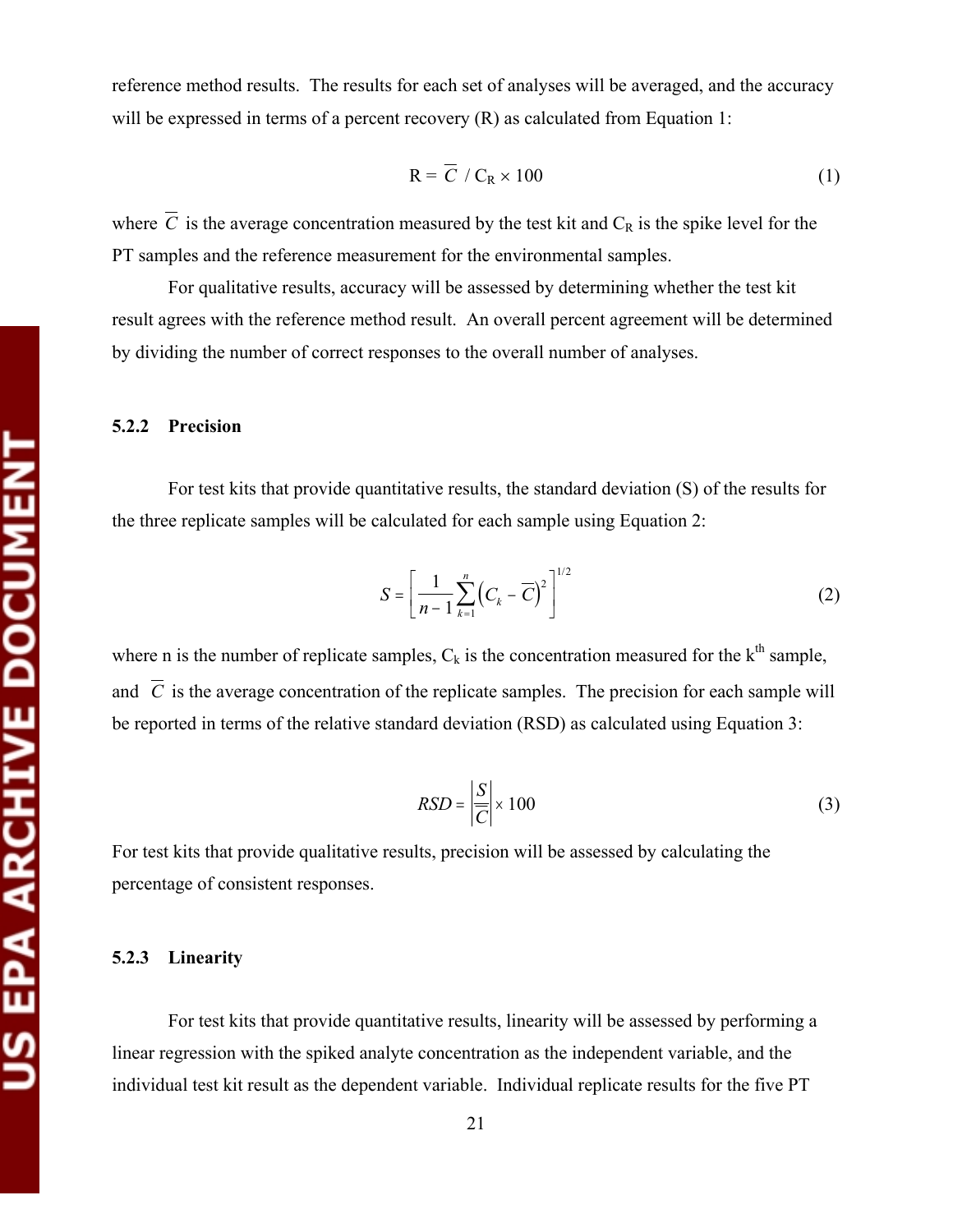samples will be used in the linear regression. Linearity will be expressed in terms of the slope, intercept, and correlation coefficient (r).

#### **5.2.4 Method Detection Limit**

The method detection limit (MDL) for each test kit will be assessed using results from seven replicate analyses of a sample spiked at a level of two times the vendor-stated test kit detection limit. The standard deviation of the seven replicate samples will be calculated using Equation 2. The MDL will be calculated using Equation 4:

$$
MDL = t \times S \tag{4}
$$

where t is the Student's t value for a 99% confidence level and S is the standard deviation of the seven replicate samples.

#### **5.2.5 Cross Reactivity**

The cross reactivity of the test kits to the atrazine degradation products hydroxyatrazine and desethyl atrazine will be assessed qualitatively by evaluating the test kit results for samples that contain only the degradation compound, but not atrazine. The reference analysis results will be used to confirm the absence of atrazine in the samples.

#### **5.2.6 Matrix Interferences**

The potential effect of the sample matrix on the test kit performance will be evaluated qualitatively by comparing the accuracy and precision results for the natural and atrazinefortified environmental samples to those for the PT samples.

#### **5.2.7 False Positives/False Negatives**

For quantitative and semi-quantitative technologies, the occurrence of false positive and false negative results will be assessed relative to the test kit's lowest calibration standard. A false positive is defined as a positive test kit result when reference method analysis indicates that the atrazine concentration in the sample is below the test kit's lowest calibration standard. A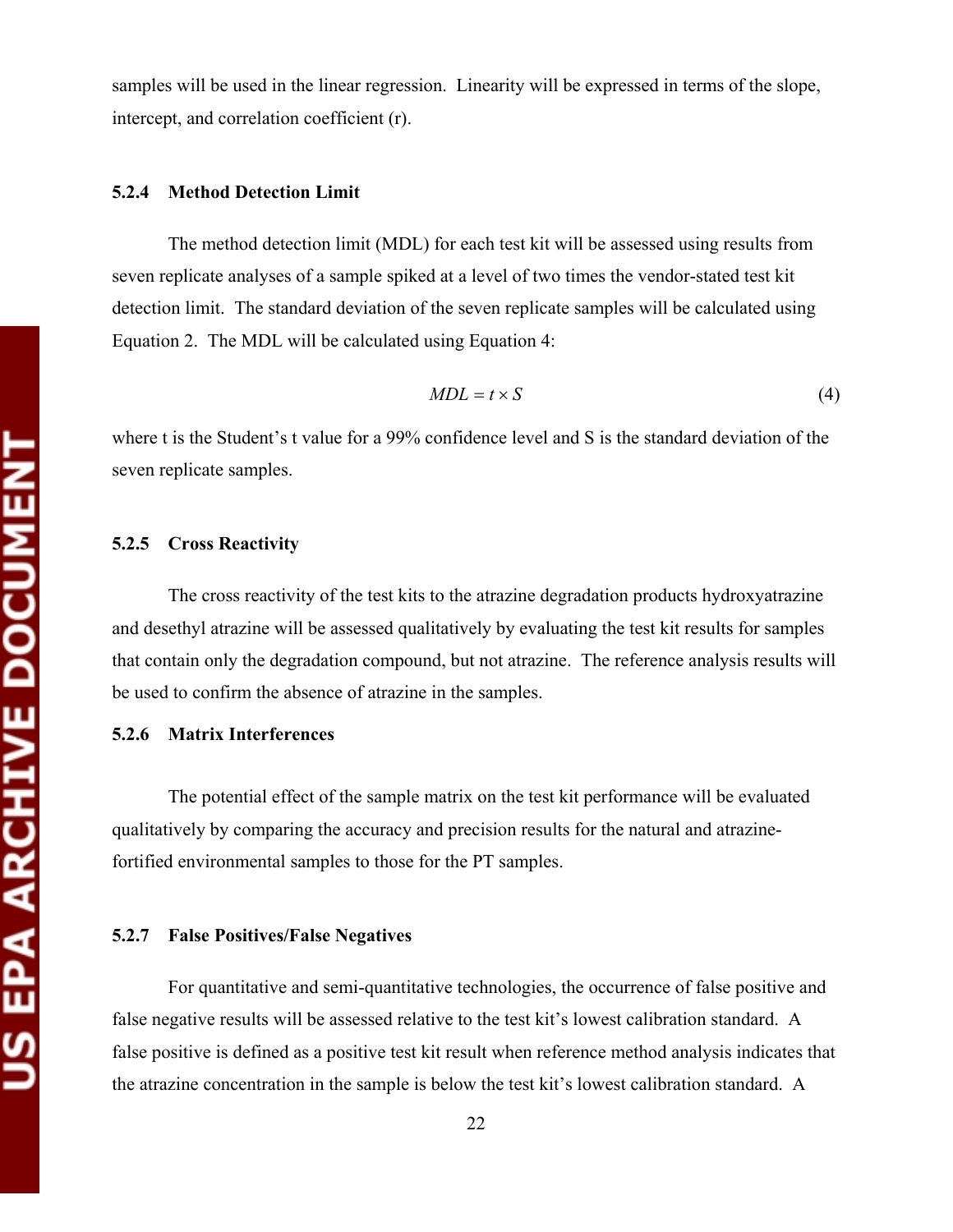false negative will be defined as a negative test kit result when the reference method analysis indicates that the atrazine concentration in the sample is above the test kit's lowest calibration standard. For qualitative technologies, a false positive is defined as a positive test kit result when the reference method analysis indicates that the atrazine concentration in the sample is below the threshold value  $(+10\%)$  of the kit. A false negative is defined as a negative test kit result when the reference method analysis indicates that the atrazine concentration in the sample is above the threshold value (+10%) of the kit. The rate of false positives/false negatives will be expressed as a percentage of total number of samples. Reagent blanks, PT samples, and environmental samples will be included in the analysis.

#### **5.3 Reporting**

The data obtained in the verification test will be compiled separately for each test kit, and the data evaluation methods described in Section 5.2 will be applied to each data set without comparison to any other technology. At no time will data for test kits from different vendors be intercompared or ranked. Following completion of the data evaluation, a draft verification report will be prepared for each test kit. The verification report will describe the verification test procedures and document the results. Each draft verification report will be submitted to the corresponding vendor for review and comment. Each draft report will be revised in response to the comments provided by the vendor. The revised reports will be submitted for external peer review. The reports will be revised again to address the peer review comments, and then submitted to EPA for final approval.

A verification statement will also be prepared for each test kit. The verification statement is a 2- to 3-page summary of the technology, test procedures, and results. The verification statement will follow the same review and revision process as the verification reports. Upon final approval by EPA, each verification statement will be signed by a senior Battelle manager and an EPA laboratory director. Final verification reports and statements will be posted on the ETV website (http://www.epa.gov/etv), and original signed verification statements will be provided to the vendor.

23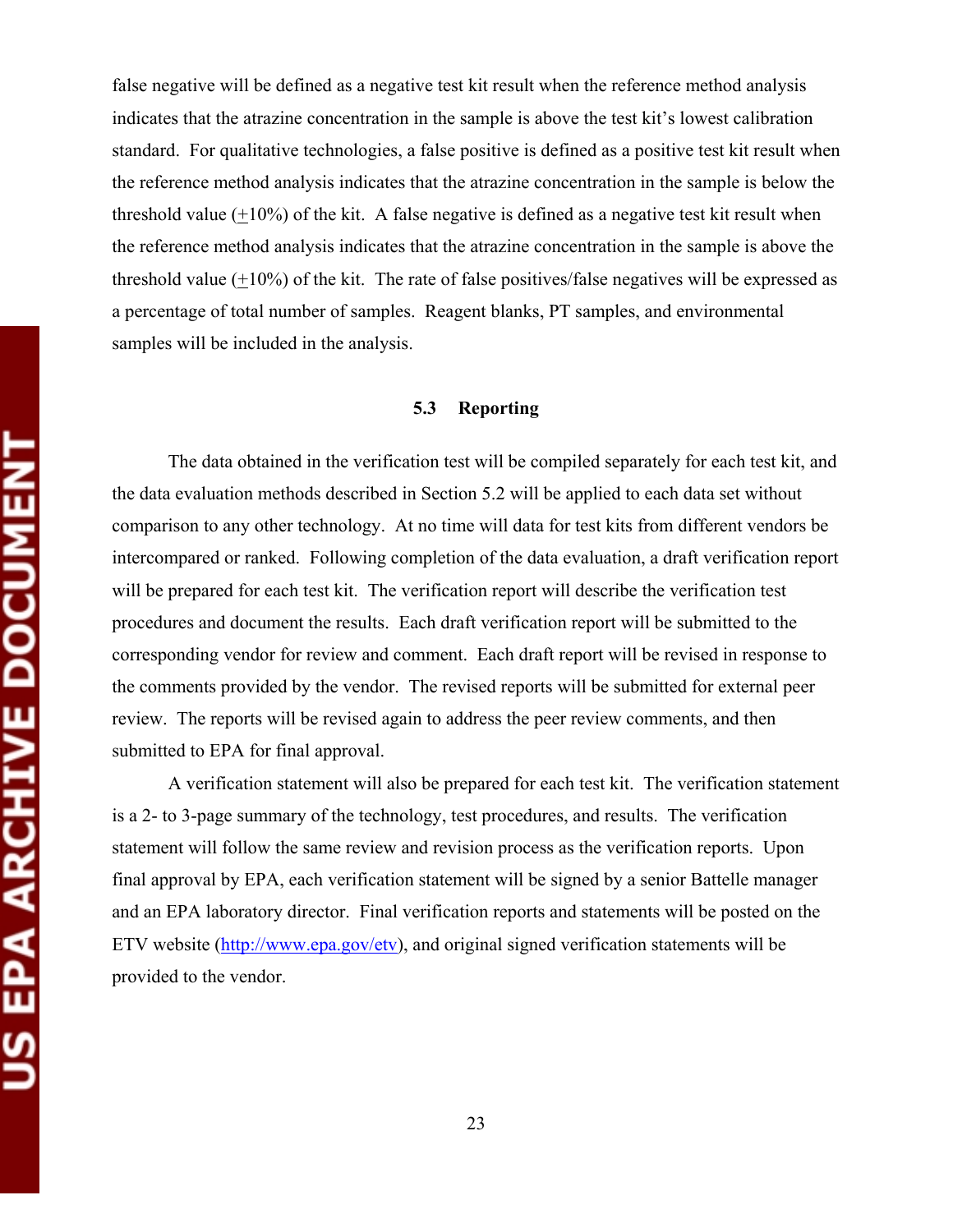# **6.0 QUALITY ASSURANCE /QUALITY CONTROL**

The QA/QC activities associated with this verification test will focus primarily on sample preparation and handling, data recording and analysis, and reference laboratory analysis. An independent audit covering each of these areas will be performed by the Battelle Quality Manager to ensure the quality of the verification test.

#### **6.1 Sample Chain-of-Custody Procedures**

Sample custody will be documented throughout collection, shipping, and analysis of the samples following standard chain-of-custody procedures. The chain-of-custody form summarizes the samples collected and analyses requested. The custody form will track sample release from the field to the testing laboratory, and from the testing laboratory to the analytical laboratory. Each sample custody form will be signed by the person relinquishing samples once that person has verified that the custody form is accurate. The original sample custody forms accompany the samples; the shipper will keep a copy. Upon receipt at the sample destination, sample custody forms will be signed by the person receiving the samples once that person has verified that all samples identified on the custody forms are present in the shipping container. Any discrepancies will be noted on the form and the sample receiver will immediately contact the Verification Test Coordinator to report missing, broken, or compromised samples.

#### **6.2 Audits**

#### **6.2.1 Technical Systems Audit**

The Battelle Quality Manager or designee will conduct a technical systems audit at least once during the course of the verification test. The purpose of this audit is to ensure that the verification test is being performed in accordance with this protocol and the AMS Center QMP<sup>1</sup>, and that all procedures described in this protocol are being followed. This audit will review the standards and methods used, compare actual test procedures to those specified in this protocol, and review data acquisition and handling procedures. An independent technical systems audit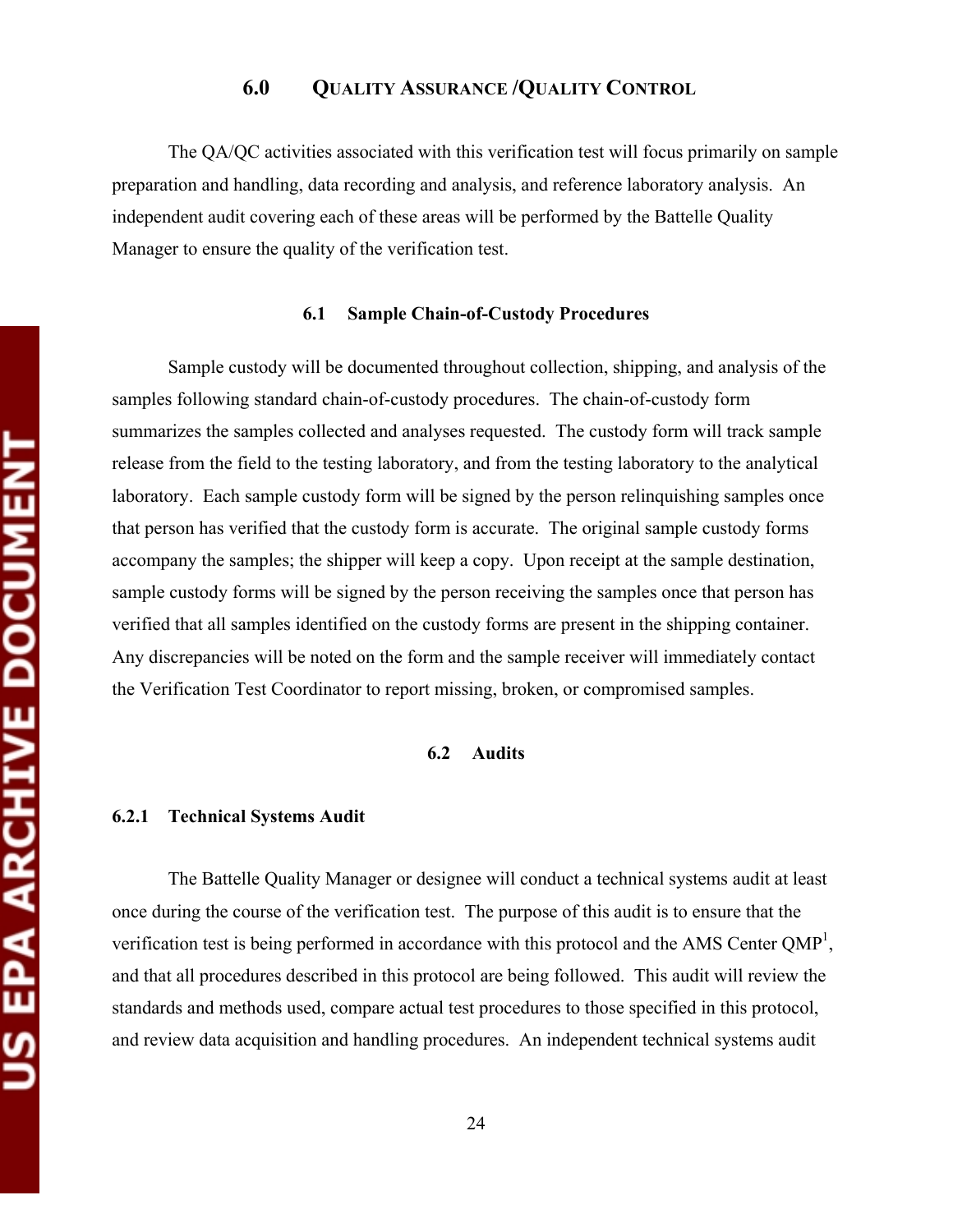may also be performed by EPA Quality Management staff during the verification test at EPA's discretion.

#### **6.2.2 Data Quality Audit**

At least 10% percent of the data acquired during the verification test will be audited during the verification test. Battelle's Quality Manager or designee will trace the data from its initial acquisition, through reduction and statistical analysis, to final reporting, to ensure the integrity of the reported results. All calculations performed on the data undergoing the audit will be checked.

#### **6.2.3 Performance Evaluation Audit**

A performance evaluation (PE) audit will be conducted to assess the quality of the reference measurements made in this verification test. A PE audit involves challenging the reference instrument with a standard that is independent of the one used to calibrate the instrument for the test. For the PE audit, a certified standard will be obtained from a commercial supplier other than the one that supplied the standard for the preparation of PT and fortified environmental samples, or the one used to calibrate the reference instrument. The PE sample result must be within the certified range to be considered acceptable. Failure to achieve this agreement will trigger recalibration of the reference instrument with the original QC standard, and a repeat of the PE comparison. Failure in the second comparison requires obtaining another set of standards, and repeating the performance audit.

#### **6.3 Reference Method QC**

The performance of the reference method will be demonstrated through the analysis of QC samples. Laboratory RB samples will be analyzed to ensure that no sources of contamination are present. If the analysis of a laboratory RB sample indicates a concentration above the MDL for the reference instrument, then contamination will be suspected. Any contamination source(s) will be corrected, and proper blank readings will be achieved, before proceeding with the reference analyses.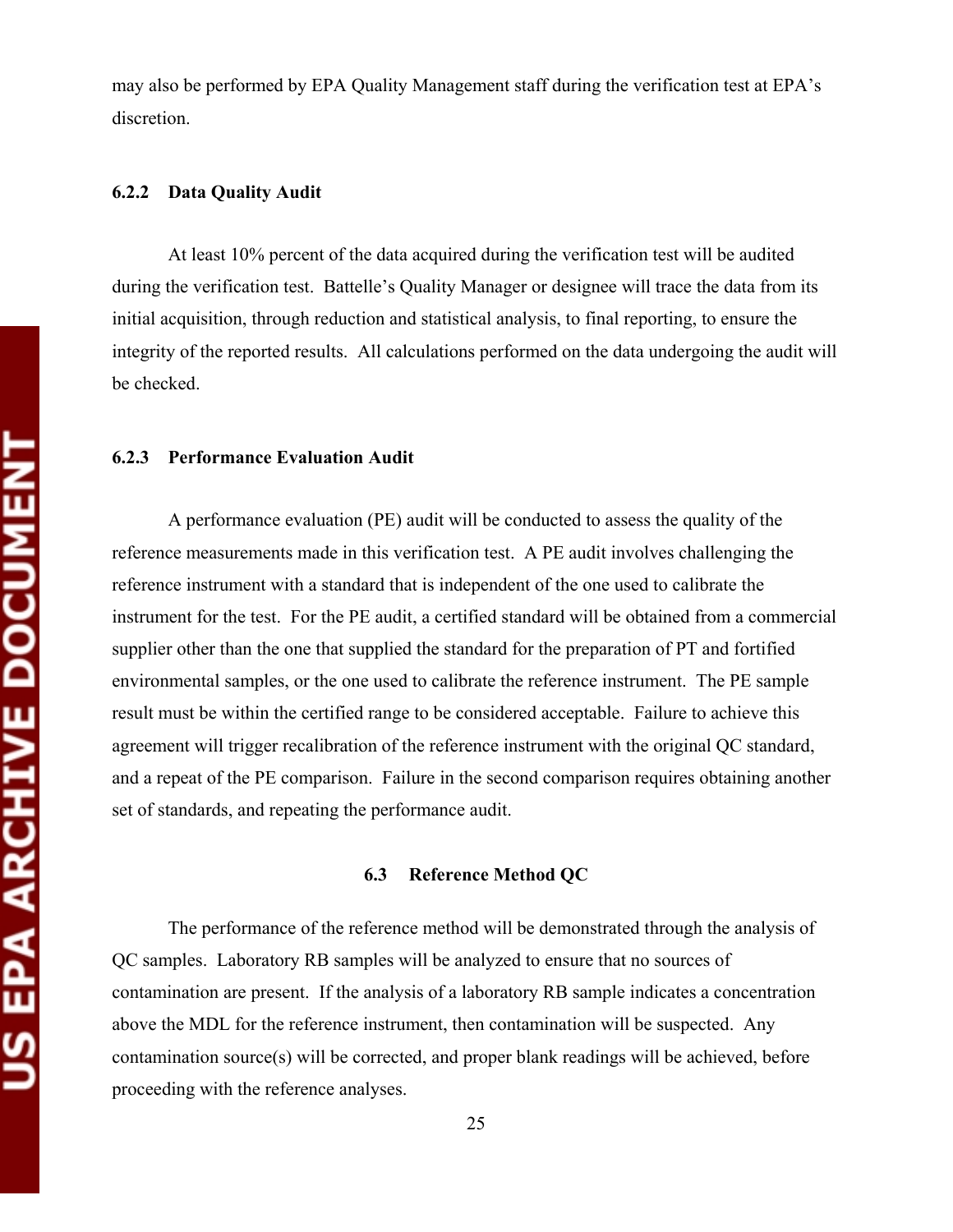The accuracy of the reference method will be verified before the beginning and at the conclusion of each testing day. The instrument to be used for reference analyses will be initially calibrated according to the procedures specified in the reference method. The instrument calibration will be verified using an appropriate calibration check sample. If the result for the calibration check sample differs by more than  $\pm 20\%$  from the value of the standard, then the instrument will be recalibrated before continuation of the test.

Laboratory matrix spike samples will be analyzed at a frequency of at least 5% to assess whether matrix effects potentially influence the results of the reference analyses. The percent recovery (R) of the laboratory matrix spikes will be calculated from the following Equation 5:

$$
R = \frac{C_s - C}{s} \times 100\tag{5}
$$

where  $C_s$  is the analyzed concentration of the spiked sample, C is the analyzed concentration of the unspiked sample, and s is the concentration equivalent of the analyte spike. If the percent recovery of a matrix spike sample falls outside the range from 70-130%, then a matrix effect will be suspected.

Analytical duplicates will be analyzed at a frequency of at least 5% to assess analytical precision. The relative percent difference (RPD) between the two duplicates should be within 30%.

A Laboratory Fortified Blank (LFB) sample will be analyzed with each set of samples to determine whether the methodology is in control. If the recovery of the LFB falls out of the range of 70-130% of the actual concentration, then work should be stopped until the source of the problem is identified.

Upon completion of the data package and draft final report, the analytical laboratory QA staff will review all data and results for accuracy, precision, completeness, and representativeness. The QA staff may at any time selectively review any data during tabulation, and will be available for consultation with the analytical laboratory technical staff regarding any deviations and corrective action.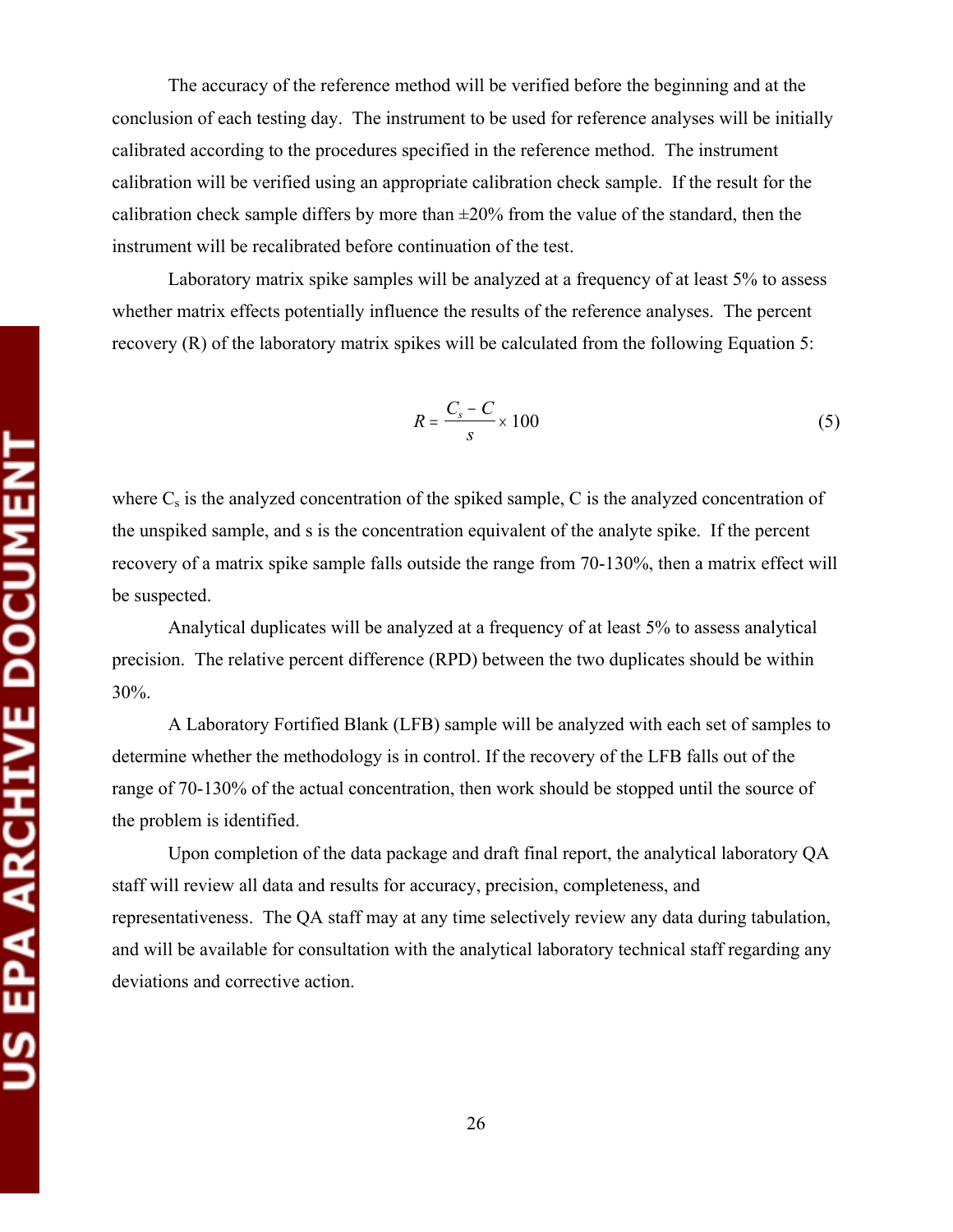#### **6.4 QA/QC Reporting**

Each assessment and audit will be documented in accordance with Section 3.3.4 of the AMS Center QMP<sup>1</sup>. The results of the technical systems audit will be submitted to EPA. Assessment reports will include the following:

- Identification of any adverse findings or potential problems.
- Response to adverse findings or potential problems.
- Recommendations for resolving problems.
- Confirmation that solutions have been implemented and are effective.
- Citation of any noteworthy practices that may be of use to others.

#### **6.5 Corrective Action**

During the course of any assessment or audit, the Battelle Quality Manager will inform the technical staff of any immediate corrective action that should be taken. If serious quality problems exist, the Battelle Quality Manager will notify the Battelle AMS Center Manager of the need to consider a stop work order. Once the assessment report has been prepared, the Verification Test Coordinator will ensure that a response is provided for each adverse finding or potential problem, and will implement any necessary follow-up corrective action. The Battelle Quality Manager will ensure that follow-up corrective action has been taken.

### **7.0 REFERENCES**

- 1. Quality Management Plan (QMP) for the ETV Advanced Monitoring Systems Center, Version 5.0. EPA Environmental Technology Verification Program, prepared by Battelle, Columbus, Ohio, March, 2004.
- 2. Environmental Technology Verification Program Quality Management Plan, December 2002 (EPA/600/R-03/021).
- 3. National Primary Drinking Water Standards, 40 CFR Part 141.